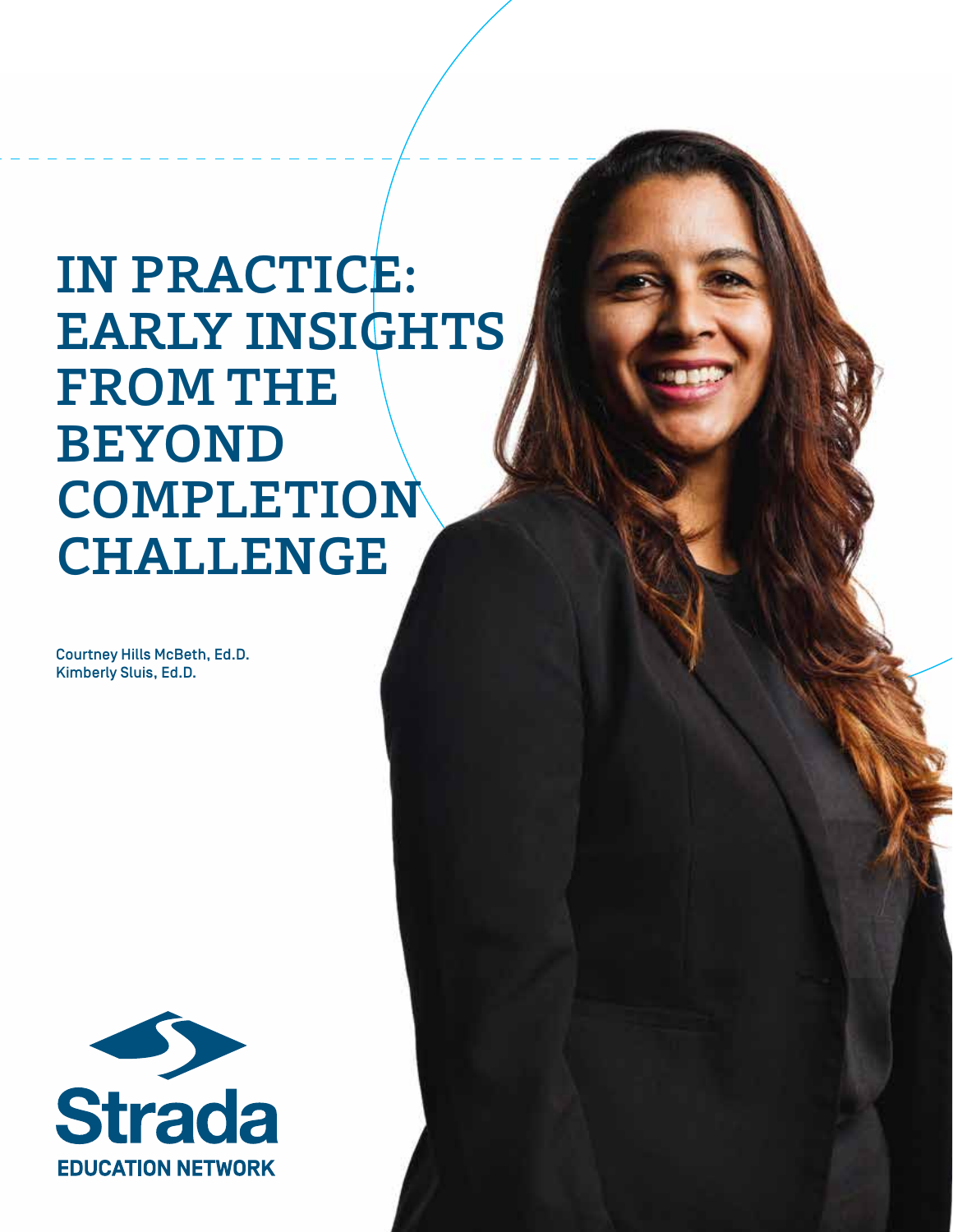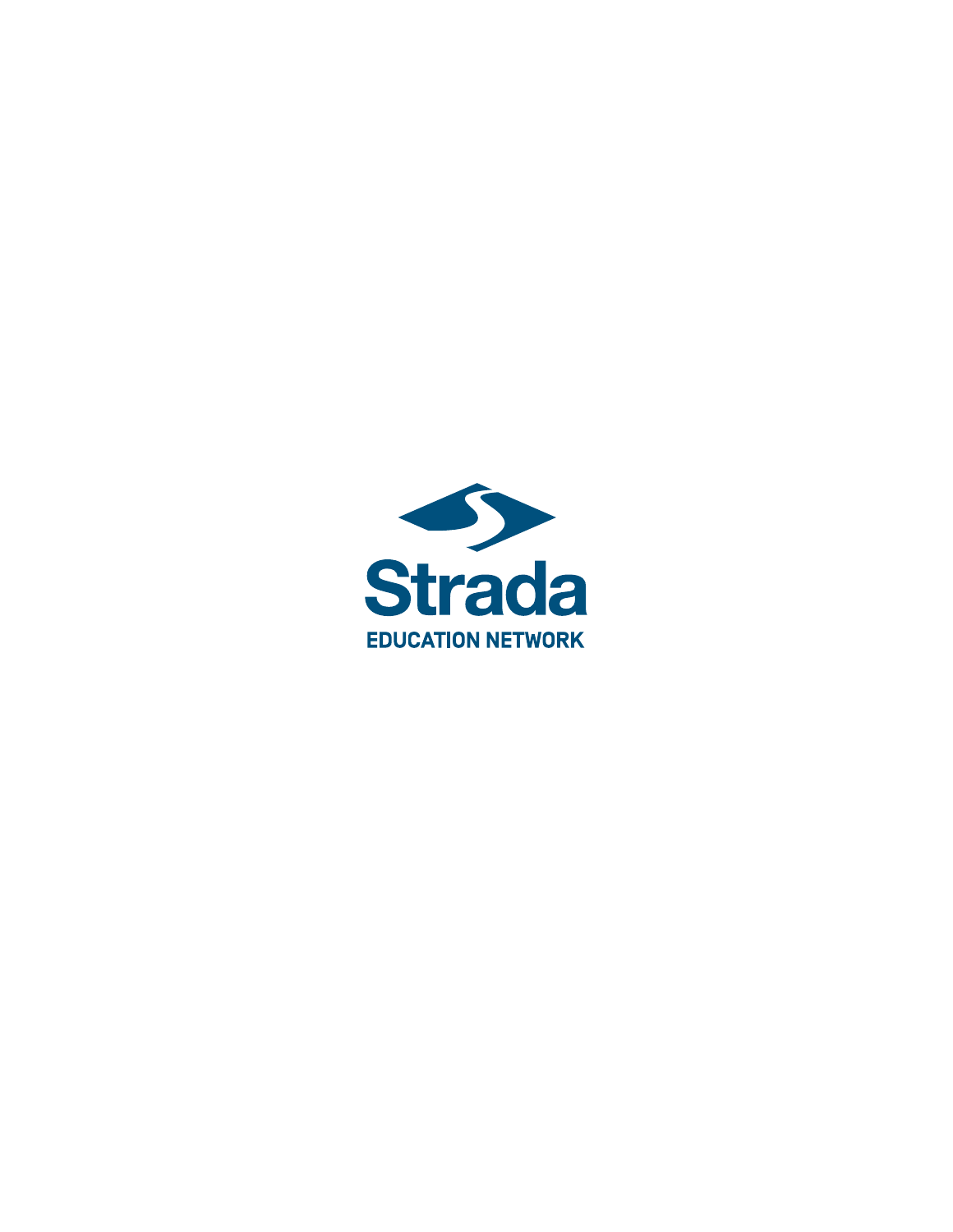## TABLE OF CONTENTS

| <b>FOREWORD</b>                                                                                                                                                                            | 01 |
|--------------------------------------------------------------------------------------------------------------------------------------------------------------------------------------------|----|
| <b>INTRODUCTION</b>                                                                                                                                                                        | 03 |
| THE CONTEXT FOR A BEYOND<br><b>COMPLETION CHALLENGE</b>                                                                                                                                    | 04 |
| A Look Back: Expanding Access<br>And Advancing Completion                                                                                                                                  | 05 |
| Looking Forward: Moving To<br>Outcomes Beyond Completion                                                                                                                                   | 06 |
| The Continued Value Of A<br><b>Postsecondary Degree</b>                                                                                                                                    | 07 |
| <b>KEYS TO SUCCESS</b><br><b>BEYOND COMPLETION</b>                                                                                                                                         | 08 |
| <b>INNOVATIONS IN ACTION</b>                                                                                                                                                               | 11 |
| <b>Beyond Completion Challenge</b>                                                                                                                                                         | 12 |
| Guidance & Affordability                                                                                                                                                                   | 13 |
| <b>Education-To-Work Connections</b>                                                                                                                                                       | 14 |
| <b>Examples From the Field</b>                                                                                                                                                             | 15 |
| University Of Minnesota Rochester Nxt<br>Gen Med: Redesigning Health-Related<br>Baccalaureate Degrees For Lower Cost,<br>Faster Completion, Academic Success,<br>and Career Readiness      | 16 |
| University Of Oregon Ducks Rise:<br><b>Empowering Underrepresented Minorities</b><br>And Low-Income Students Through<br>Research Internships And Intentional<br><b>Student Experiences</b> | 17 |
| University Of Texas System: Developing In-Demand<br>Skills Among Undergraduates For Better, More<br><b>Equitable Post-Completion Outcomes</b>                                              | 18 |
| <b>RISING TO THE CHALLENGE</b>                                                                                                                                                             | 19 |
| <b>ABOUT THE AUTHORS</b>                                                                                                                                                                   | 21 |

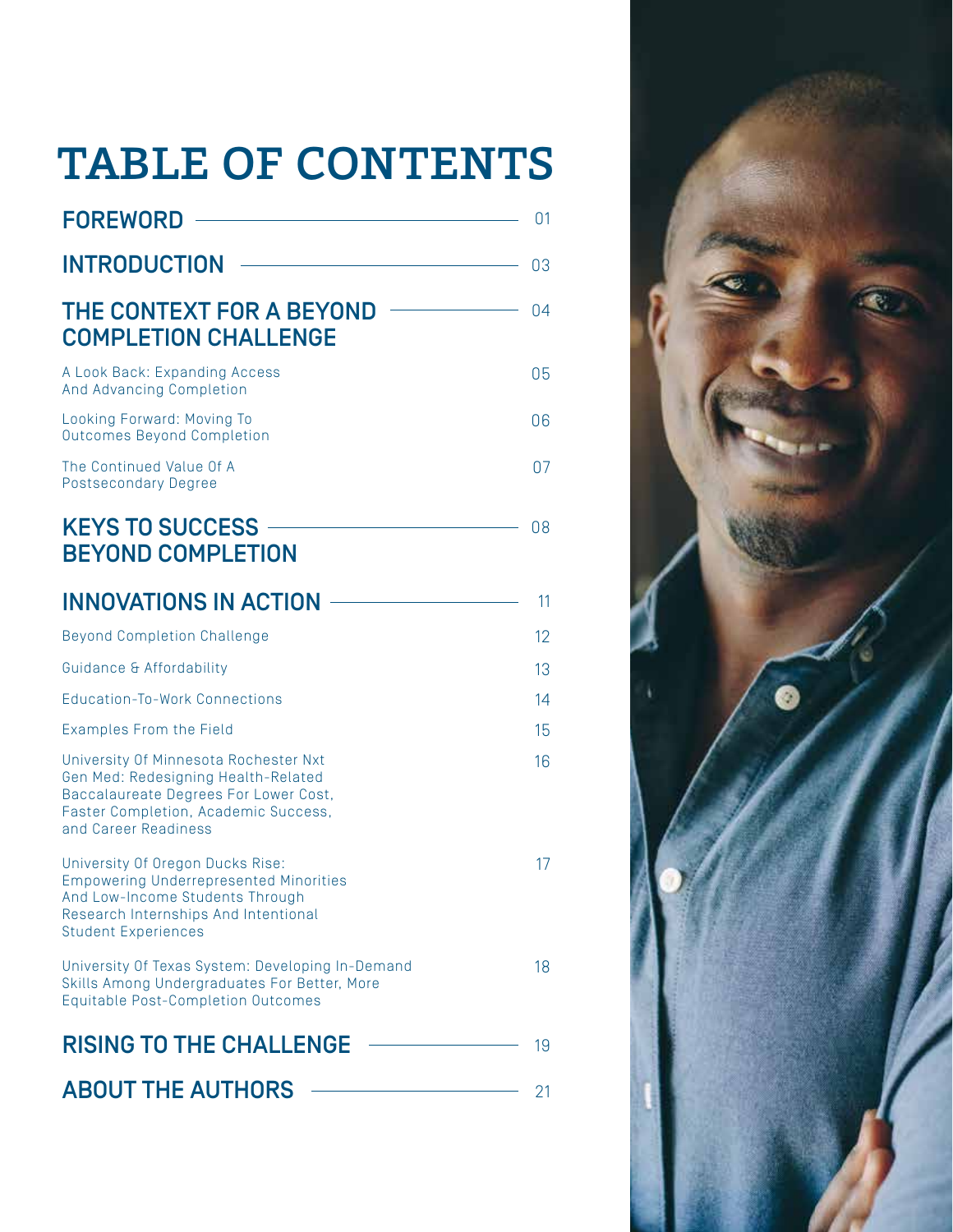## FOREWORD

### Ruth V. Watkins, Ph.D. President, Strada Impact

Higher education is not known for rapid change. For centuries, its stability has served students, families, and societies. There is no question that the core business of higher education — generating and disseminating knowledge through education and the application of research to fundamental human concerns — has changed lives.

It may be, though, that we've been too cautious about change, and too mired in maintaining the status quo for reasons we convince ourselves are in students' interests. More than 15 years ago, I received a grant from Lumina Foundation to improve the transfer student experience at the University of Illinois, particularly to streamline articulation of credit and facilitate the pathway to the baccalaureate for greater numbers of students who start their postsecondary education at a community college. We worked on many of the same issues around persistence and completion during my time as a leader at the University of Utah, and much to my chagrin, we continue to receive many funding requests for initiatives focused on access and completion goals instead of beyond completion outcomes. Yes, there are examples of radical transformation, but, for most students, the barriers to access, transfer, and completion continue with limited systemic change. It is not surprising that frustration around higher education is significant, with large numbers of students giving up on their goal of a baccalaureate degree during the process.

#### The current context calls for innovation at an accelerated pace. Consider:

• Fortune 500 CEOs and small business leaders alike report that talent is a top concern, namely a sufficient supply of individuals with essential skills who bring diversity of knowledge and experience.

- Public opinion polls reveal increasing uncertainty about the value of higher education, particularly about whether education after high school can be counted on to lead to employment.
- Working adults are leaving jobs at unprecedented rates, many times without other employment, with at least some of this "stepping away" attributed to lack of fulfillment.
- After decades of increases, a lower percentage of high school students are enrolling in postsecondary education immediately after graduation.
- Paradoxically, the most affordable sector of higher education — community colleges and regional four-year universities — has experienced the steepest enrollment decline.

There is urgency in this moment. Intransience may now present higher education's greatest vulnerability. What are students, families, and employers seeking from higher education today? Ideas and answers may come from examining our successes and our failures. After decades built on the belief that increased access to higher education was instrumental to equity, we collectively recognized that real opportunity wasn't created by opening doors alone. Access without completion didn't deliver tangible benefits; in fact, individuals who started colleges but didn't complete a degree — and accumulated debt often fared worse than those who didn't attend at all. Thus, the access era gave way to an increased focus on completion. We frequently cite data illustrating that associate's and/or baccalaureate degree holders earn significantly more over their lifetimes than peers whose formal education concluded at high school. And while this is clearly true in the aggregate, there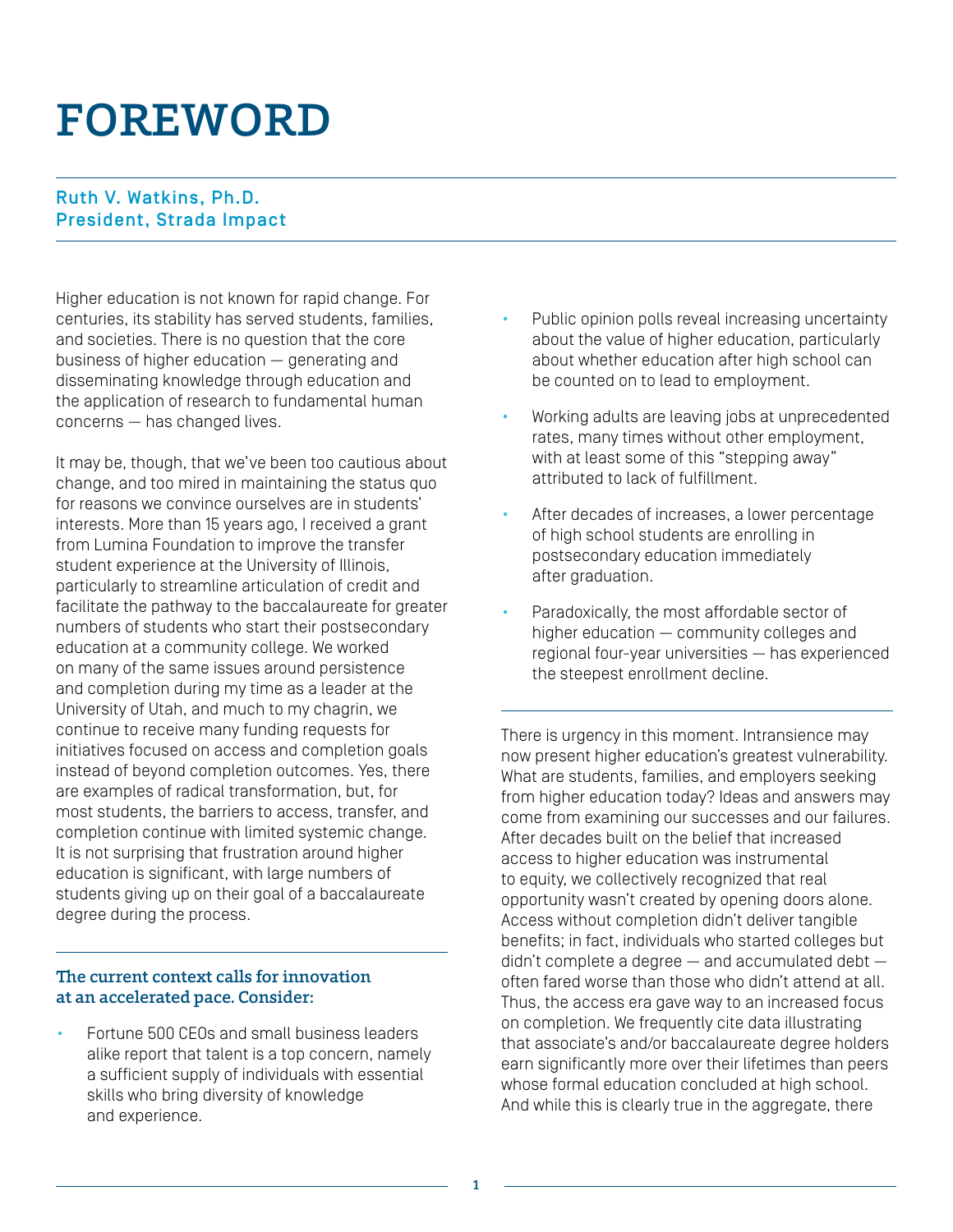are diverging patterns that can no longer be overlooked. First job earnings, for example, differ for women, students of color, and by programs of study. In some cases, patterns of difference remain a decade after completion. Even as we celebrate the correlation of a baccalaureate degree with higher earnings and a range of positive socioeconomic outcomes, we also must recognize that, in fact, some individuals have faced significant barriers that higher education can exacerbate rather than ameliorate.

In order to fulfill our promise, regain trust, and meet the needs of individuals and industries, our attention and our efforts must extend beyond completion of degrees. It is time for the era of outcomes — particularly the socioeconomic outcomes higher education has long promised, including employment, earnings, and fulfillment of purpose.

There are signs that higher education is moving toward an emphasis on outcomes through and beyond enrollment, persistence, and completion of degrees. Consider, for example, the recent announcement of the collaboration of the Carnegie Foundation for Teaching and Learning and the American Council on Education to redesign the Carnegie classification to incorporate socioeconomic mobility of graduates in a revised classification system. For decades, institutions have sought "R1" status, focused sharply on research prowess, while our mission statements and recruitment materials have touted our influence on students' lives. The ACE+Carnegie reclassification effort is an opportunity to better connect what we say we value and do with the measurable socioeconomic outcomes our graduates achieve.

Other early indicators of a new era focused on outcomes are visible in emerging state performance-funding proposals that include employment and earnings. As noteworthy as these emerging efforts are, little will be accomplished with rankings or tweaks to incentive models alone. The real work must come from the commitment of two-and four-year institutions to better fulfill our promise of tangible outcomes beyond completion for every student. How can higher education institutions constructively address the urgency of this time?

A fundamental step is to see outcomes beyond completion of degrees as part of our compact with

students. Investments in data infrastructure also will be needed to enable the success of efforts like the ACE+Carnegie partnership, and to enable institutions to better understand socioeconomic outcomes and design and measure programmatic efforts to enhance outcomes. And finally, thoughtful, innovative, and scalable solutions that improve higher education's capacity for enhancing students' outcomes must be developed, evaluated, and disseminated.

With the aspiration of surfacing and supporting innovative solutions that can enhance outcomes, and close equity gaps in outcomes, Strada Education Network created the Beyond Completion Challenge. In partnership with the Taskforce on Higher Education and Opportunity, a community of 36 energetic, visionary presidents and chancellors from two- and four-year institutions across the nation, the Beyond Completion Challenge is supporting bold changes in higher education all aimed at improving equitable outcomes through and beyond completion. This report shares the research and framing for the Beyond Completion Challenge and also highlights early learnings and examples from the phase one innovation grants.

There is, of course, some potential for higher education to resist the outcomes era, to retreat to the safety of our historic perspectives, that is, we prepare students for life with durable, evergreen skills rather than envisioning new approaches that may better fulfill our promise to students, families, and society. Certainly, higher order skills — communication, critical thinking, and problem solving with teams — are essential. And strengthening these evergreen abilities can be paired with more specific skills that taken together will help students land good first jobs.

Colleges and universities must play a leading role in this new thinking, creating and testing transformative approaches. Students are clear: they want higher education to allow them opportunities to explore their potential AND greater certainty of a good job after college. Industries need talent from diverse backgrounds prepared with the skills to contribute immediately AND the potential to advance into leadership roles. As higher education approaches this moment, we strive for a faster pace of innovation and a willingness to lead the dialogue on what we can do better to enable socioeconomic mobility for our students and our nation.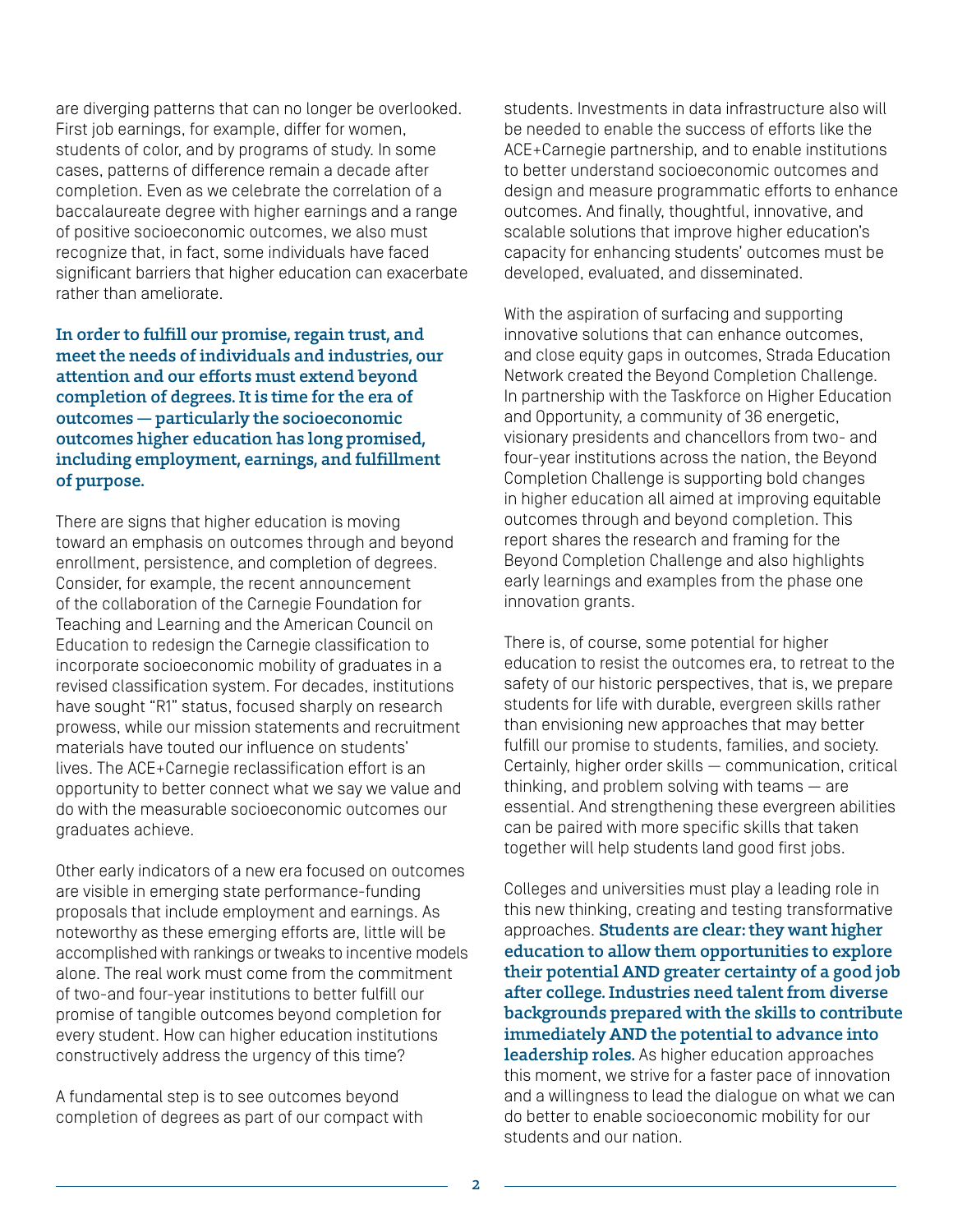

## INTRODUCTION

Higher education's measurement of student success is in the midst of an evolution. For nearly five decades, success efforts focused on access, then two decades with completion as the horizon for success, and now the focus is extending to student outcomes beyond completion. Researchers and leaders are increasingly examining postgraduation outcomes, including measures such as earnings, employment, return on investment, and socioeconomic gains, to better understand the value of postsecondary education. Given the expanded focus on outcomes beyond completion and with equitable student success at the forefront, college and university leaders are now mobilizing to pursue solutions that ensure all students realize the full benefits of postsecondary education.

Having spent the past two decades in university and college leadership roles, we have been on the frontlines of examining and implementing programs, practices, and policies aimed at advancing student success. We — like many higher education leaders — have helped institutions respond to the evolving needs and expectations of students, parents, policymakers, and the public. At this critical moment — as our nation grapples with a global pandemic, heightened awareness of racial injustice, and economic uncertainty — higher education leaders see opportunities to enable improved outcomes for all

students, and Strada Education Network is eager to serve as a partner and collaborator in this work.

We joined Strada to support higher education leaders and policymakers in their efforts to innovate, scale, and sustain solutions that will advance more equitable access, completion, and post-graduation outcomes. The daily immersion in work with leaders across the spectrum of higher education — educators, students, policymakers, researchers, advocates, funders, association leaders, and entrepreneurs — points more and more strongly to a core set of effective practices for ensuring equitable outcomes after graduation, including guidance to better navigate educational options, resources to access and complete education, and stronger connections between education and work.

#### This report is intended to share early observations and insights from our work with Strada's Beyond Completion Challenge — an initiative designed to incentivize and support equitable student outcomes.

As we learn with and from those leading change at higher education institutions across the country, we are committed to synthesizing and sharing these insights with the field in hopes of offering up practices that most effectively drive positive change.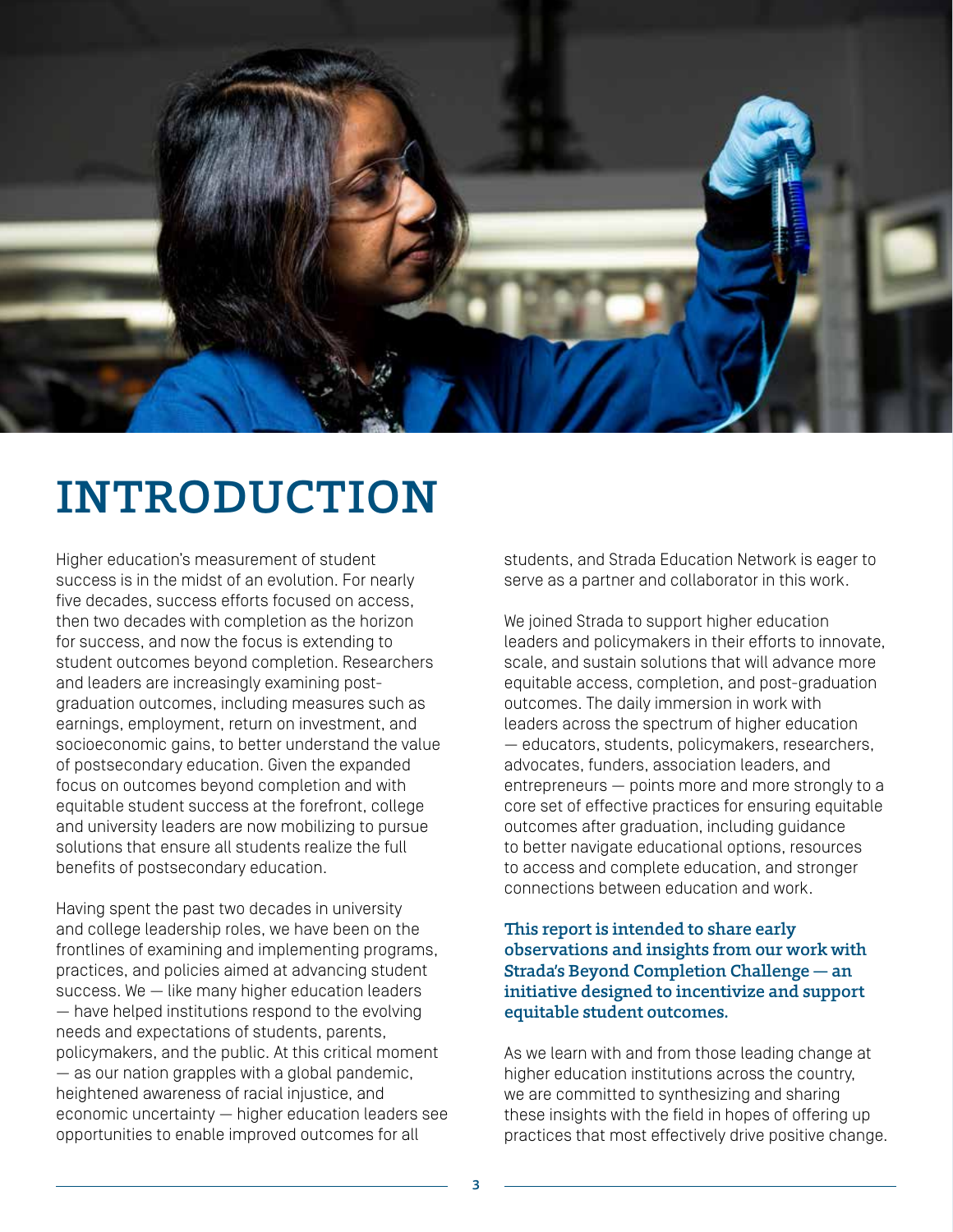# THE CONTEXT FOR A BEYOND **COMPLETION** CHALLENGE

4

 $\mathfrak{A}$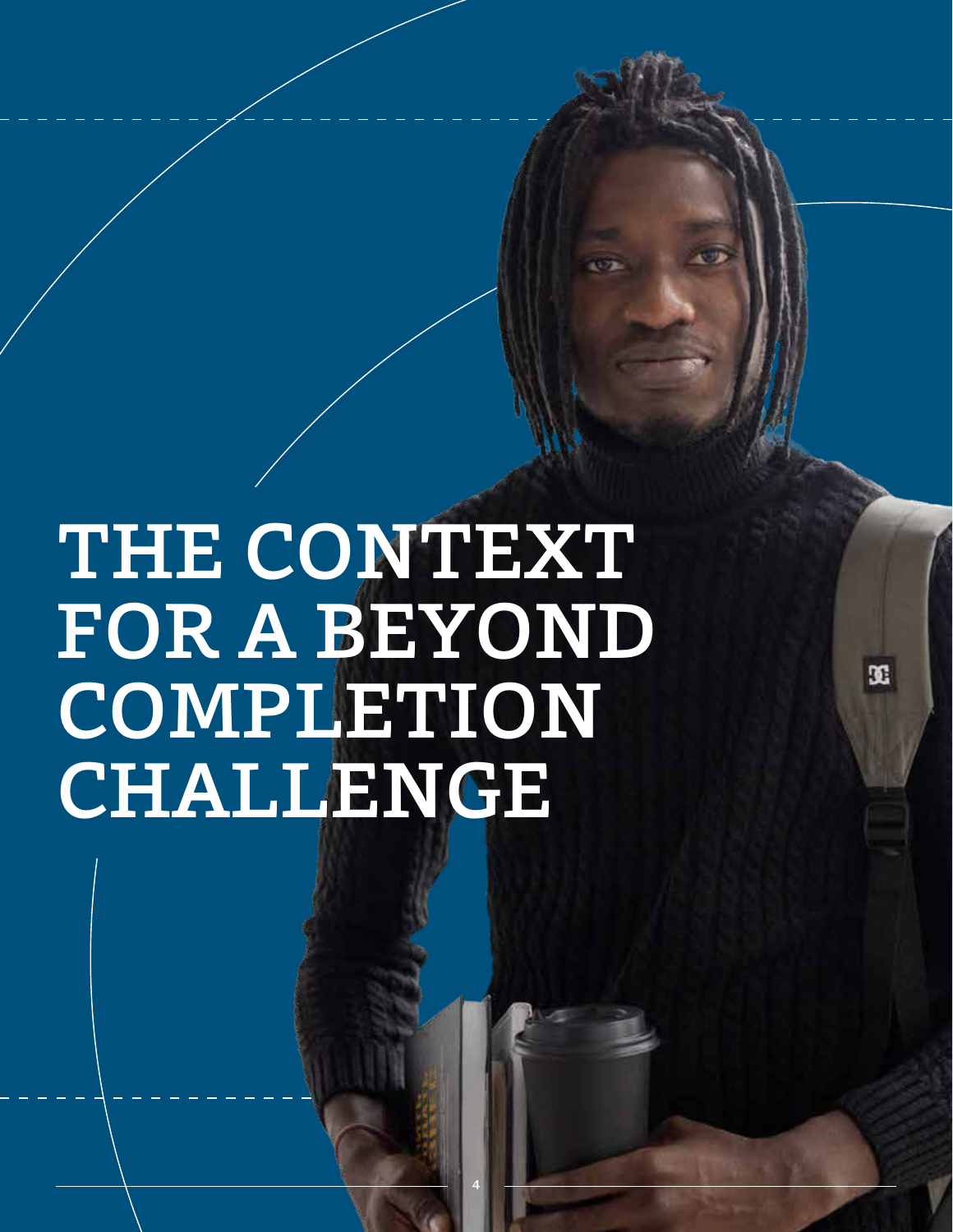

\* Earnings premium is 20% greater than the median high school graduate, adjusted for inflation and cost of living, calculated for full-time workers employed year-round.

### A LOOK BACK: EXPANDING ACCESS AND ADVANCING COMPLETION

President Lyndon B. Johnson declared in 1965 that higher education was "no longer a luxury, but a necessity." This enduring statement rings especially true now, as our country navigates uncertainty and injustice on a number of fronts. In the pursuit to educate more individuals and advance communities, the past 70 years of postsecondary education have unfolded in two distinct phases — an era of access followed by one of completion.

The GI Bill, passed in 1944, and the Higher Education Act of 1965 drove expanded access to postsecondary education with the authorization of federal aid programs for students and federal dollars to improve and create more universities and colleges. In 1940, only 11 percent of adults had completed one year or more of post-high school education, and access then increased to 50 percent in 1990 and to nearly 60 percent in 2019 (see graphic above). As access became more widespread, completion rates stagnated and even declined at some institutions, with only 30 percent of individuals completing an associate degree or higher in 1990 and 44 percent in 2019. Leaders recognized that opening the door of access to more students was not enough. Improving persistence and completion rates became the new

focus and measuring stick of institutional success. The completion movement focused tremendous leadership efforts and resources to develop comprehensive policy and practice solutions to improve graduation rates.

Today a plethora of federal, state, and institutionallevel strategies target student success and the advancement of college completion rates. For example, the latest Build Back Better Act includes approximately \$500 million<sup>1</sup> for federal college retention and completion grants. University and college strategies aimed at restructuring curriculum, improving student support services, expanding opportunities for high school students to earn college credits, and targeting outreach to reengage adult students who stopped out all abound.

More recently, we have seen dozens of national organizations examining post-graduation outcomes (e.g., earnings, employment, return on investment, etc.) extending the way we evaluate and define postsecondary education success. This movement toward increased focus on post-graduation outcomes and value emerges just in time as myriad challenges, such as equity gaps and a crisis of confidence, press upon postsecondary education.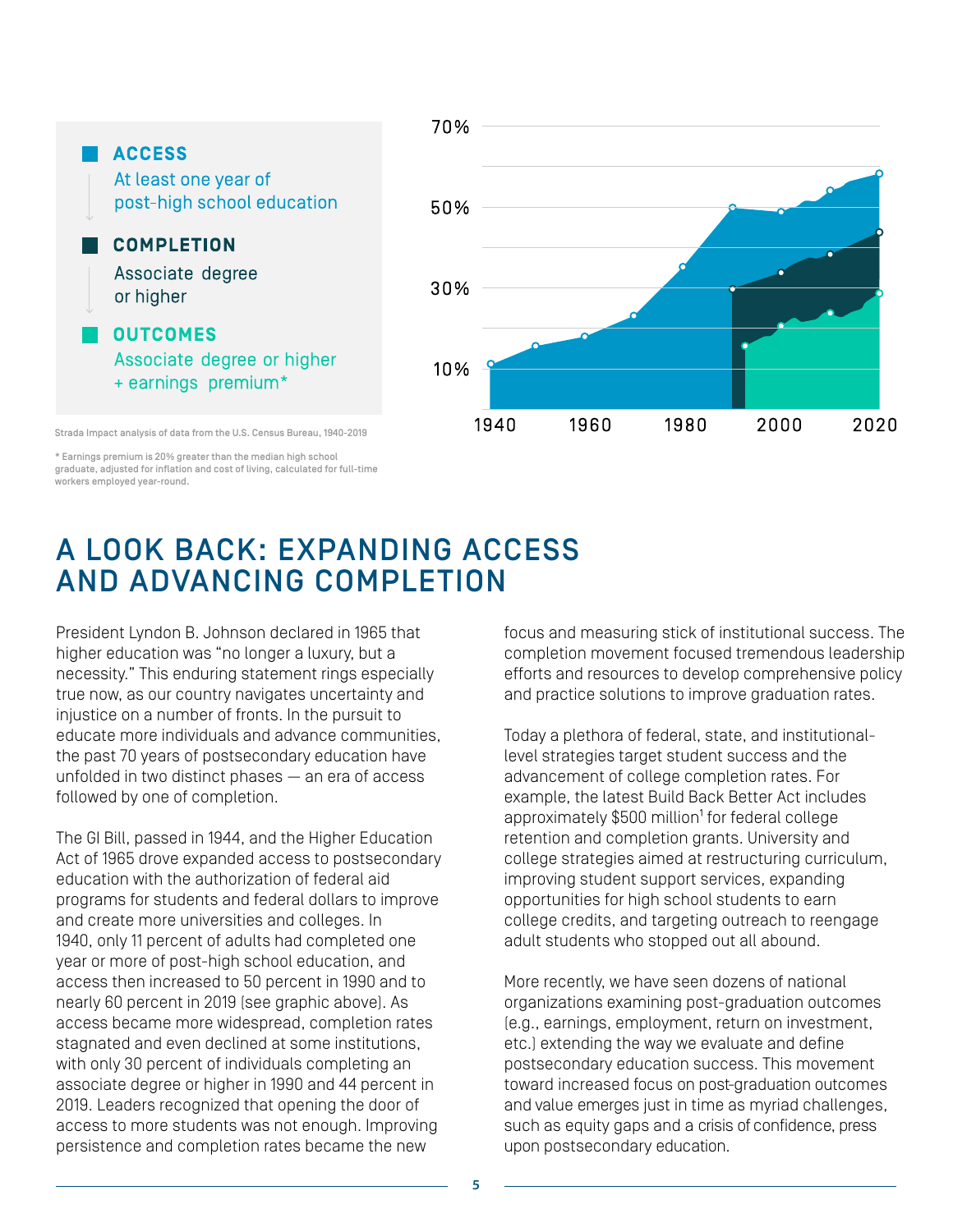#### SHARE OF ALUMNI WHO MEET ALL THREE MEASURES OF POST-COMPLETION SUCCESS



### LOOKING FORWARD: MOVING TO OUTCOMES BEYOND COMPLETION

While some notable improvements have been made in completion rates over the past 20 years, equity gaps persist and illuminate the critical need to redefine what success means and to consider expanding our nation's focus to include not only access and completion, but also outcomes beyond the completion of degrees and credentials. The need to focus on post-graduation outcomes emerges in the doubts raised by students and alumni about the value of their education. While not a new phenomenon, the past several years have been marked by a further erosion of public confidence in the value of college and university degrees. The concerns about value shared by many prospective and current students center on ROI and are driven by questions about the connection between education and a "good job." For high school students who delayed college enrollment during the pandemic, only 45 percent believe postsecondary education will be worth the cost<sup>2</sup>. And, only about half of current college students<sup>3</sup> believe the investment in their education will be worth it — a number not far afield from the 40 percent underemployment of recent graduates<sup>4</sup> who find themselves working in jobs where the majority of their peers do not have a college degree.

The perspectives of college graduates also provide insight into this crisis of confidence. When surveyed, only half of bachelor's degree holders<sup>5</sup> can affirm three key outcomes:

- Their undergraduate education was worth the cost.
- Their university or college experience helped them achieve their goals.
- They earn significantly more (20 percent) than their peers without education beyond high school.

There are clear disparities in both gender and race/ethnicity in how college graduates report the value of their degree using the three key variables outlined above. The chart above shows Latino, Asian, and Black males are less likely than their white counterparts to report positive outcomes across the three variables. Female graduates fare less favorably than men across all racial groups. When considering the intersectionality of race and gender identity, these outcomes are particularly sobering with only 25 percent of Black female alumni achieving positive outcomes across all three variables.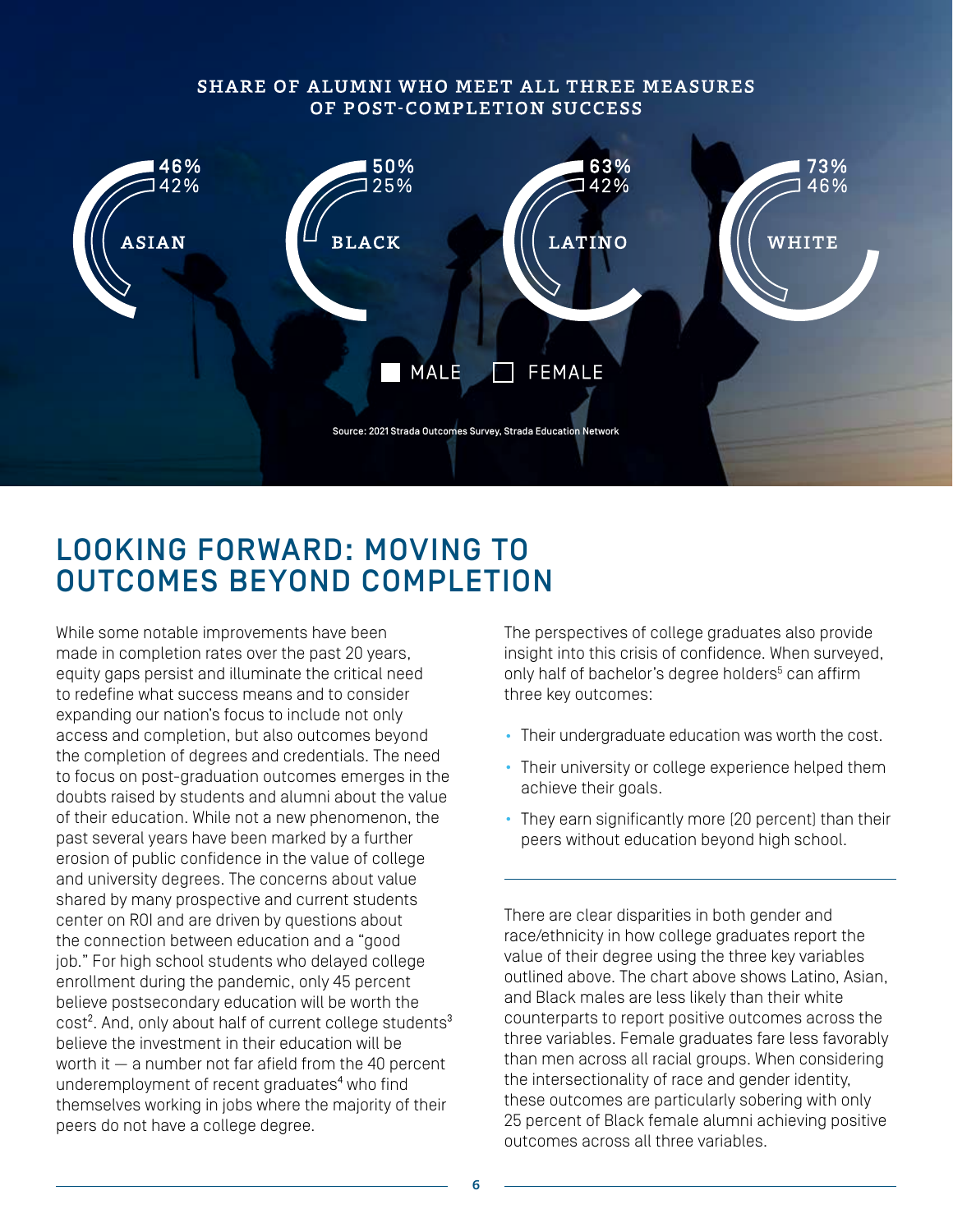

Despite the erosion in public confidence and the inequities in post-graduation outcomes, the value of a degree or credential after high school remains strong for most graduates/completers. In the United States, 65 percent of jobs require postsecondary education or training<sup>6</sup> and, according to the Georgetown University Center on Education and the Workforce<sup>7</sup>, workers without a college degree were more likely than their peers with a degree to become unemployed during the pandemic. These data become even more stark when viewed with an equity lens, as the 2020 and 2021 unemployment rates<sup>8</sup> for African American and Hispanic workers without degrees were far higher than those for white workers. At the same time, employers have made clear that they seek employees who demonstrate both the foundational skills often built through a liberal arts education (e.g., communication, critical thinking) and industry-specific skills $9-$  not one or the other. This indicates that, while earning a degree already leads to stronger labor market outcomes, there is still a need to enhance the value of a degree by integrating career readiness into foundational curriculum. Therefore, programs and solutions that center on stronger connections between education and career can drive better completion rates, as well as improved post-graduation outcomes.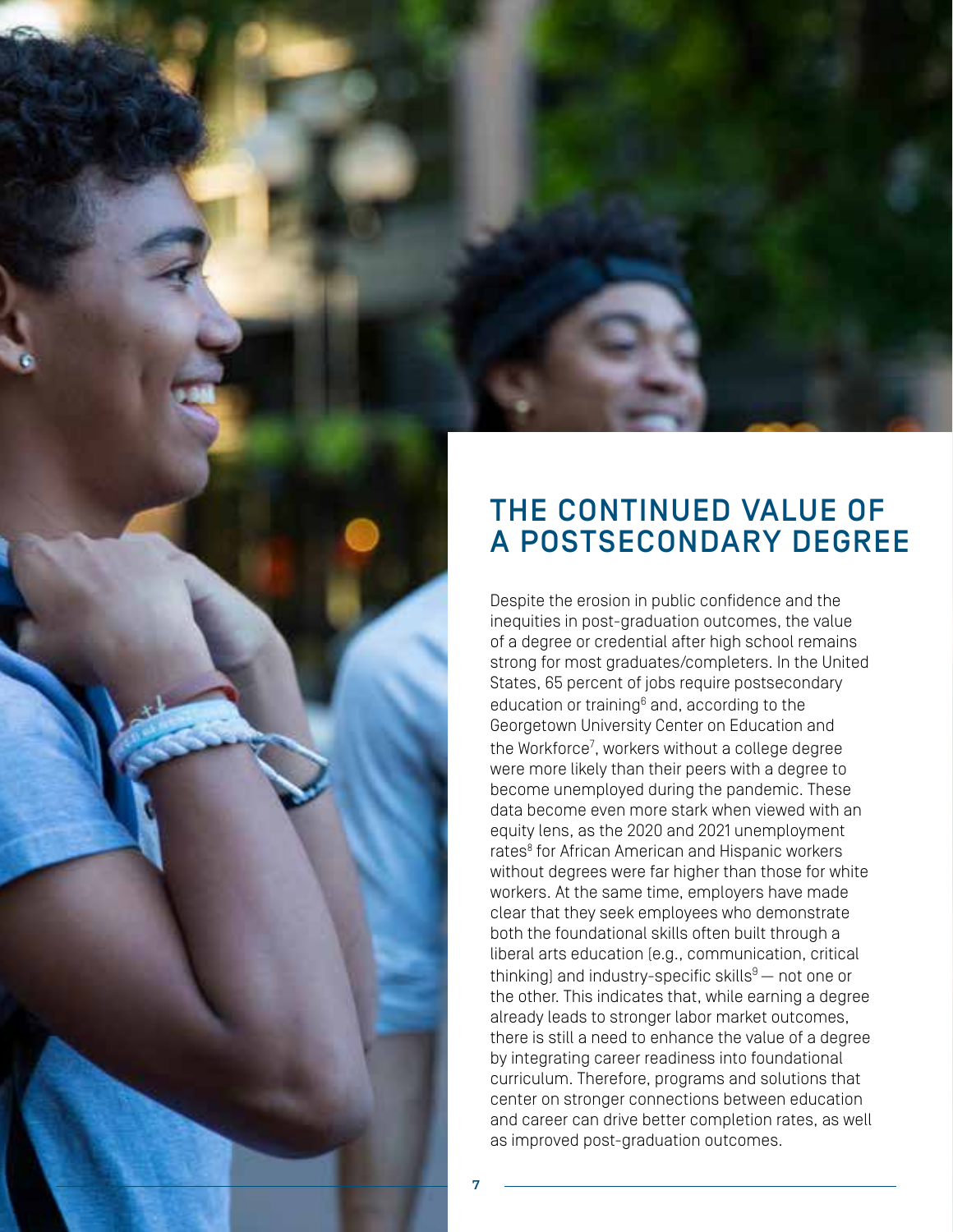# KEYS TO **SUCCESS** BEYOND COMPLETION

WWWW

8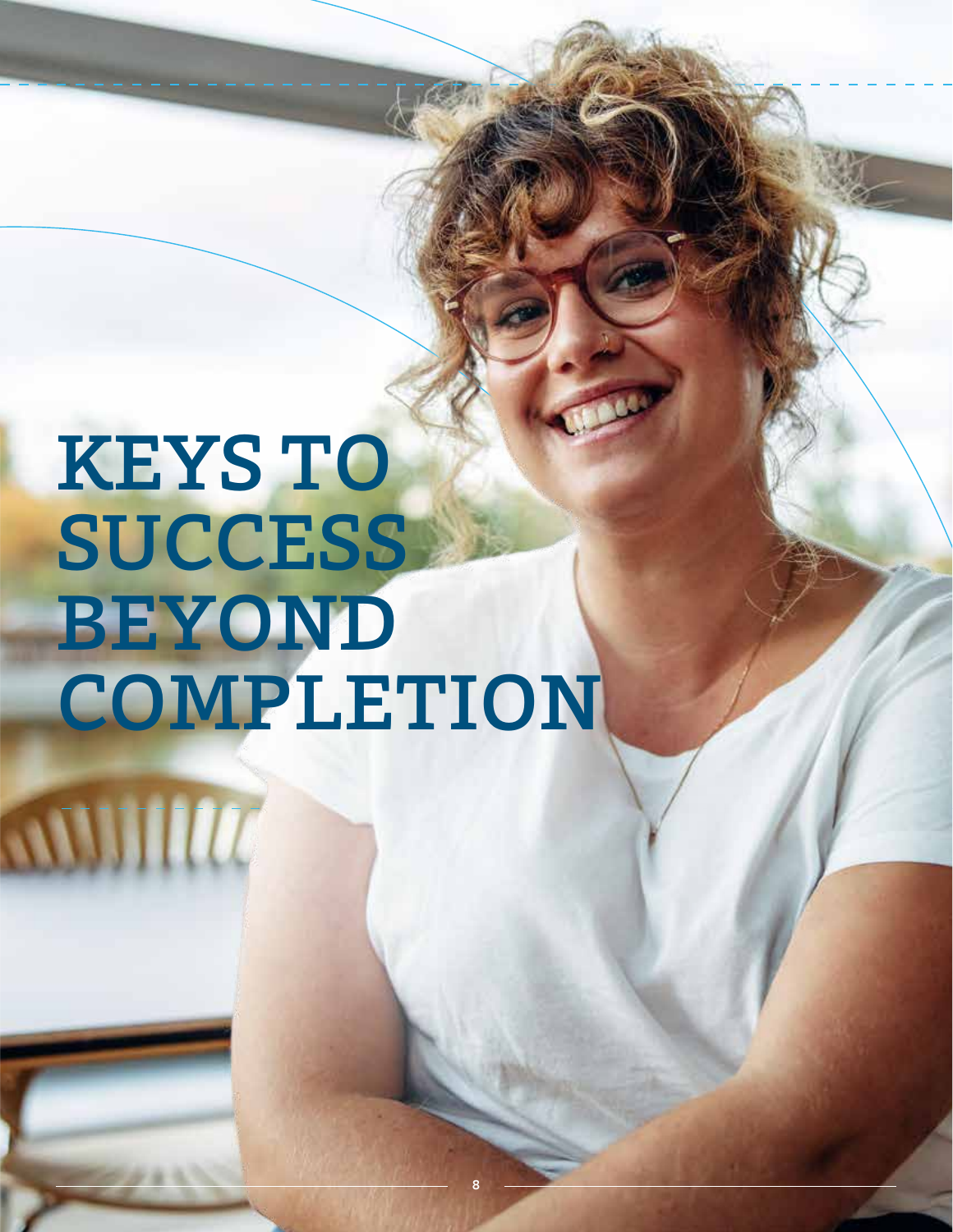WHEN STUDENTS HAVE THE SUPPORT TO CONNECT THEIR EDUCATION TO A CAREER, THEY ARE MORE LIKELY TO SAY THEIR EDUCATION WILL BE WORTH THE COST



Students and alumni are clear and consistent when it comes to the connection between their beliefs about the value of their education and the degree to which they feel it is or was connected to their career. Current college students<sup>10</sup> surveyed in September 2020 were more likely to report they feel their education will be worth the cost when they receive career-relevant support. Similarly, when degree holders look back and report valuable experiences connecting their education to career preparation and the development of skills valued in the labor market, they are more likely to be satisfied with the value of their education and their post-graduation outcomes are markedly better. Data from the national 2021 Strada Outcomes Survey<sup>11</sup> show alumni are nearly five times more likely to say their education is worth the cost when they have robust support to connect their education to their future career.

In addition, graduates who had career-related experiences — such as internships, project-based learning, and career and job placement — reported higher post-completion earnings and were much more likely to say their education was worth the cost and helped them achieve their goals.<sup>12</sup>

Unfortunately, these types of career-preparation experiences are not equitably distributed or accessed by all students. For example, among currently enrolled<sup>13</sup> students, first-generation students are less likely to participate in social capital-building activities or internships, both of which are linked to greater feelings of confidence in career preparation. Addressing inequities in career preparation experiences has increasingly been recognized as a social justice issue, as highlighted in Strada's December 2021 Public Viewpoint<sup>14</sup> report on the career preparation experiences of undergraduate students.

Outside of what students share about the practices that increase the value of their educational experience, we as a field have little evidence about what practices promote student persistence and completion, let alone what drives equitable outcomes beyond completion of a credential or degree. The American Institutes for Research, commissioned by the Department of Education's Institute of Education Science and in partnership with the College Completion Network and the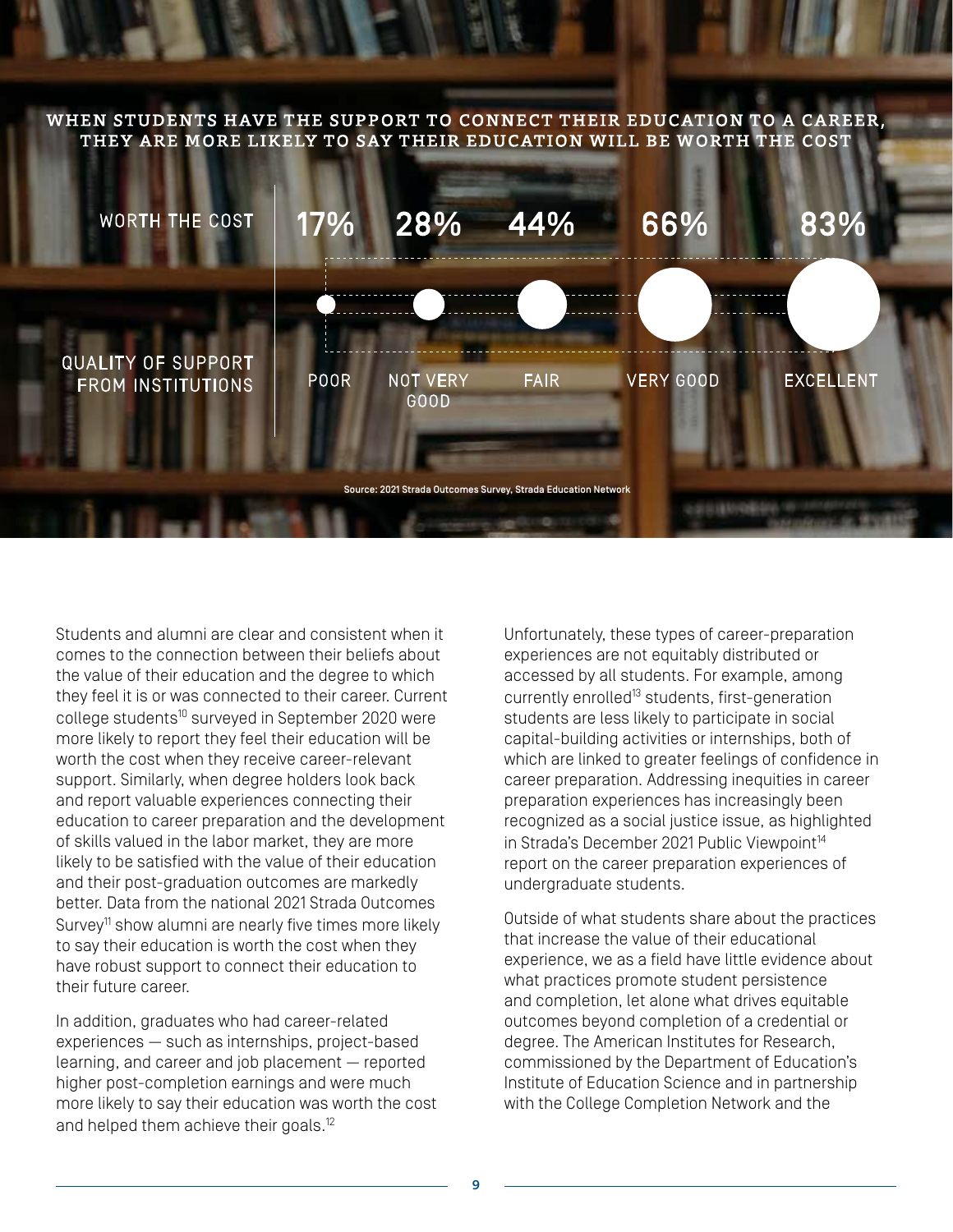

What Works Clearinghouse, recently conducted a systematic review of the literature on college advising and held dozens of focus groups of college administrators to determine what evidence-based practices are driving student success. AIR noted there is little focus and empirical evidence around what practices and programs drive student success in post-graduation outcomes.

In addition to examining student perspectives and evaluating evidence on practices that drive student success, Strada spent the past year conducting a landscape analysis and dozens of interviews and focus groups with education leaders, employers, and policymakers to better understand the current education and work landscape.

We sought to better understand the major barriers students face, shifts in enrollments, and talent gaps and needs, and how education and training providers were responding to an unprecedented time of change. What we learned from our research and conversations with leaders has helped to focus our initiatives and investments into three key areas. Our goal is to align our investments and other work around these practices to drive more equitable outcomes for students through and beyond the completion of degrees:

- Guidance to identify and navigate into and through postsecondary education connected to a career.
- Solutions to improve affordability.
- Stronger connections between education and work.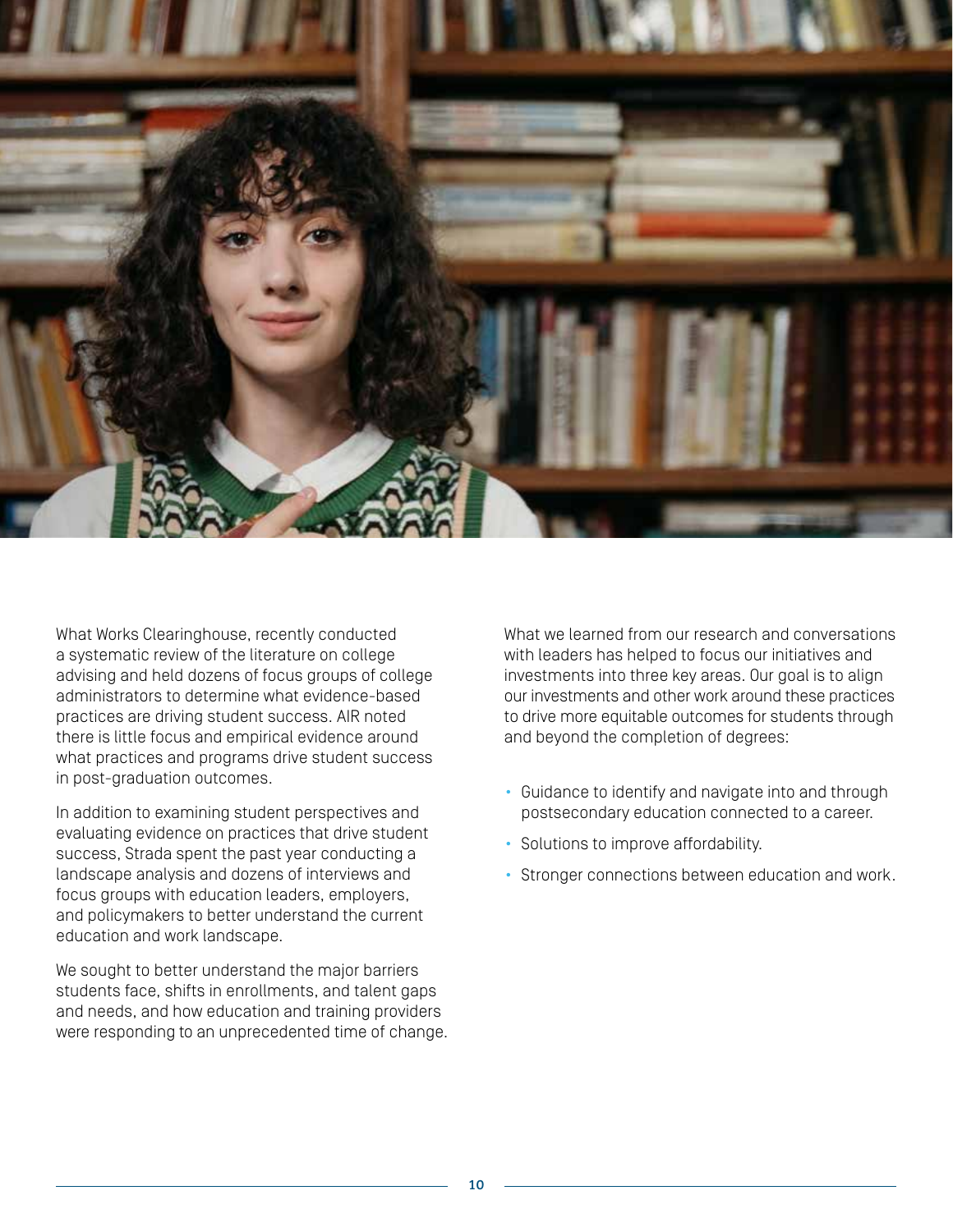# INNOVATIONS IN ACTION

11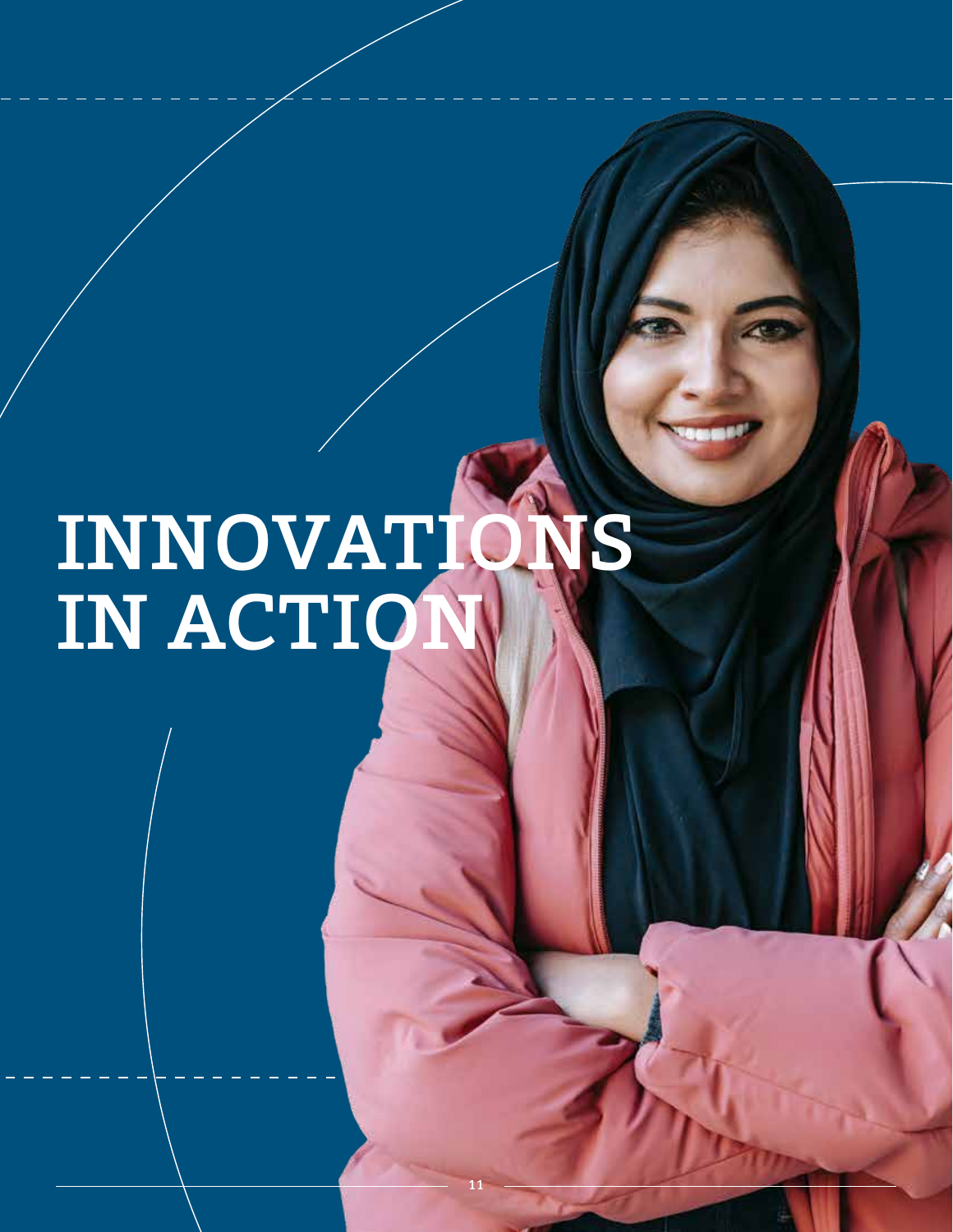

## BEYOND COMPLETION CHALLENGE

In light of the national trends and driven by our commitment to partner with leaders to support student success through and beyond completion, Strada launched the Beyond Completion Challenge in 2021. This \$10 million national competitive grant process<sup>15</sup> was designed to incentivize and support innovation aimed at improving equitable outcomes for students. Strada invited institutions within the Taskforce on Higher Education and Opportunity — a group of 36 universities and systems serving 2.4 million students that formed amid the pandemic to reimagine the higher education system — to submit proposals leveraging data to inform their particular challenges and proposed solutions. From a strong group of proposals, 15 projects were selected<sup>16</sup> and awarded approximately \$250,000 each in Phase 1 of the challenge. Through the process of reviewing proposals and engaging with these higher education leaders from across the country, we have gathered initial insights into how leaders and institutions are using data to understand their institutional challenges and adapting and innovating to advance more equitable post-graduation outcomes for the students they serve. It is our privilege to share some of what we have learned with the broader field in hopes to inform, inspire, and support the many leaders working tirelessly to improve students' lives and outcomes.

What is clear from our observations is that there is no lack of dedication from our colleagues on college campuses across the country to drive meaningful change and improve equitable outcomes for students. While many leaders are fatigued with the ongoing challenges related to the pandemic, student mental health crisis, issues of racial injustice, and mounting enrollment pressures, it is clear that higher education leaders remain dedicated and there is a new level of openness to reimagining how to better deliver on the promise of a college degree.

Among the proposals submitted to the Beyond Completion Challenge, there are initiatives that undertake bold, systemic change; those that focus on capacity-building; and others that put forth new, redesigned, or scaled programs. While each of the innovations proposed is unique — taking into account the particular challenges, student populations, and contexts of the individual institutions and communities — we observed themes and insights that cut across institutional type and solution. We have organized our insights from the initiatives into the three thematic areas noted above: guidance, affordability, and education-to-work connections.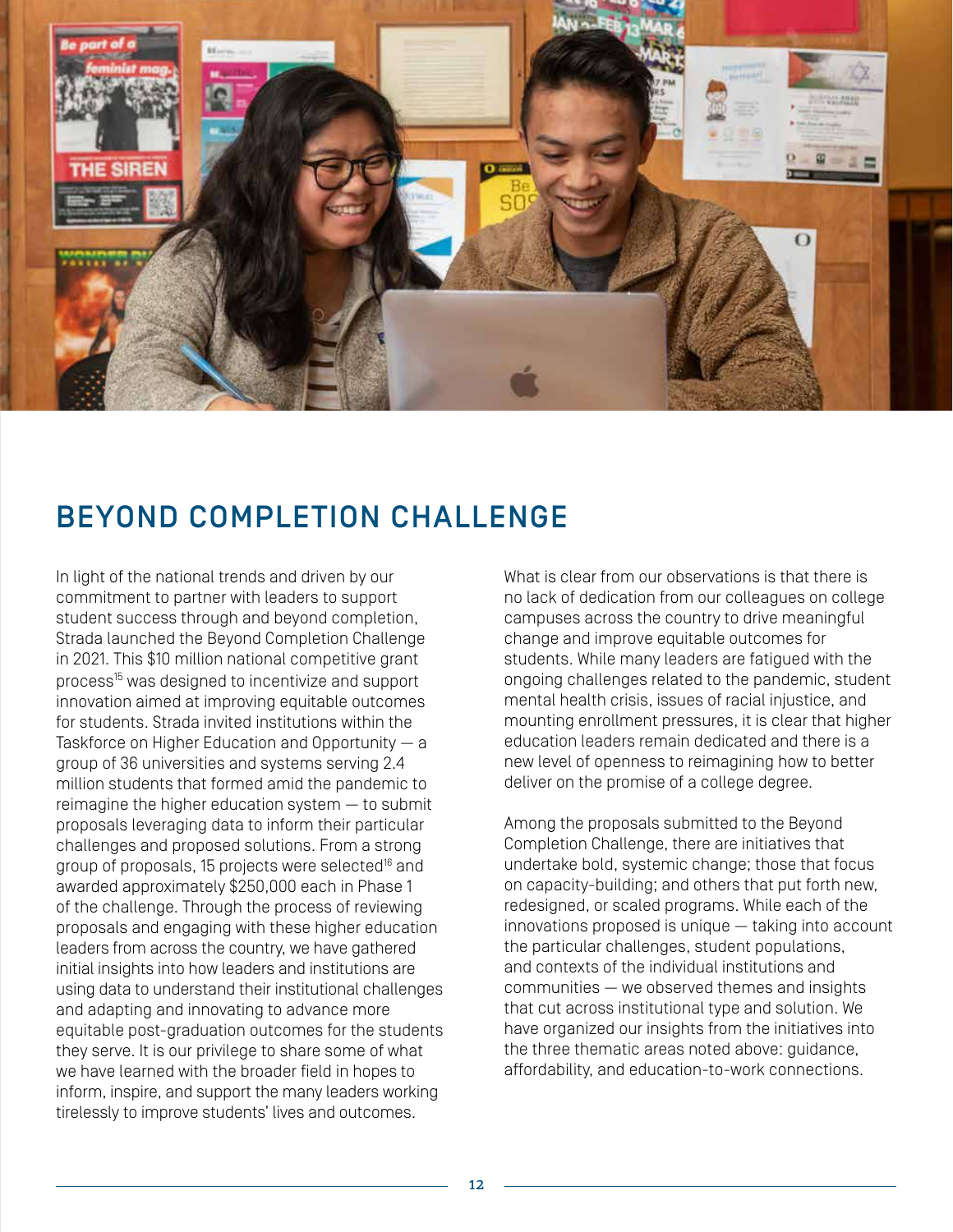## GUIDANCE

Beyond Completion Challenge proposals included a wide variety of approaches to guidance, advising, mentoring, and coaching to help students better navigate into and through their postsecondary educational journeys. In reviewing proposals, we learned about innovative examples of mentoring, with a focus on populations of students who often face the greatest barriers to success, including first-generation students, students of color, and students from lower-income backgrounds. The proposed mentorship approaches vary by initiative with some involving new approaches to leveraging untapped alumni, creating curated networks of professional advisors from local corporate and industry partners, using the power of cohorts, and expanding existing programs or initiatives. Across the guidance-focused initiatives, we observe an unwavering commitment to ensuring accessibility of high-quality, career-focused guidance to more students.

Additionally, we saw institutions recognizing that the responsibility of career advising must not reside only within a traditional career center, but rather be spread across campus among faculty, staff, and advisors. This is a notable trend observable across campuses nationally. One institution, for example, is focusing some of its Beyond Completion Challenge work on building the career-advising capacity of faculty and staff to ensure more students have access to individuals prepared to assist them in making the connections between college and career. Given that graduates report that their professors and courses were very valuable<sup>17</sup> to them, but that experiences connecting college to career were not common or uniformly available, this strategy is particularly encouraging. Several institutions are uniquely leveraging new, scalable technologies to provide students with advising, mentorship, professional skills development, and internships to better equip them for academic and career success.

## AFFORDABILITY

As we reviewed proposals, it became clear that financial barriers remain a pervasive challenge for students. A number of initiatives proposed approaches to addressing affordability. For example, institutions shared plans to expand paid internships, paid research experiences, summer housing, and professional/career development using a variety of funding sources, including institutional funding, philanthropic funding, and employer-paid internships. One comprehensive institutional approach focused on affordability and resources includes stipends for child care and for students to purchase professional attire. Another particularly innovative approach addresses affordability by completely redesigning curricular and cocurricular experiences and support to accelerate the time to degree, reducing the cost of attendance for students. It is clear that financial barriers are front of mind for institutions looking to close equity gaps by creating access to opportunities that make stronger connections between education and future employment.

#### Examples of proposed approaches to addressing barriers in affordability and resources for students

- Expanding paid internship opportunities and research experiences.
- Summer housing initiatives.
- Professional/career development.
- Stipends to cover childcare and professional attire.
- Redesigning curricular and cocurricular experiences to accelerate the time to degree, reducing the cost of attendance for students.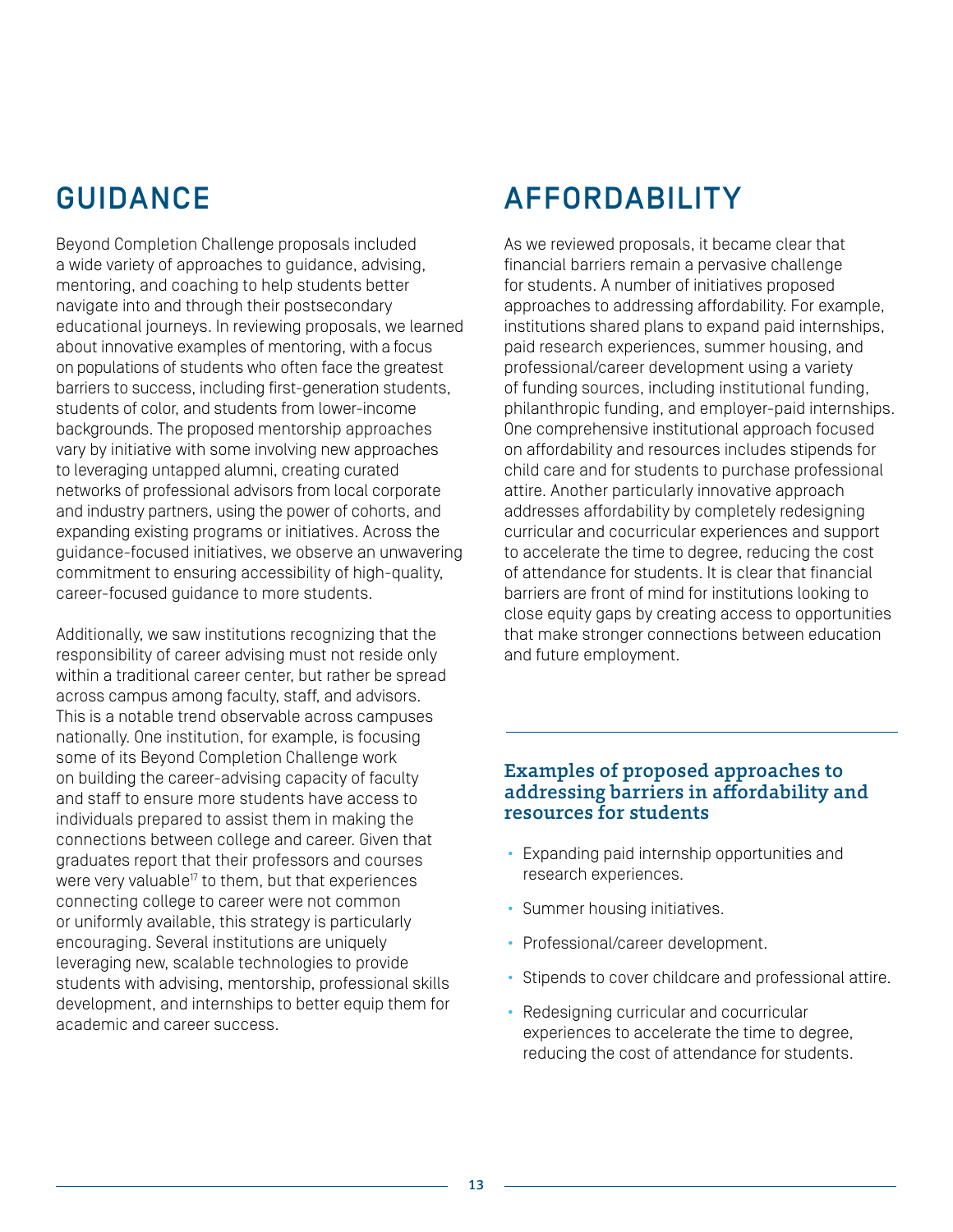## EDUCATION-TO-WORK CONNECTIONS

We were excited to see a range of approaches to developing stronger connections between college and career, including work-based learning experiences, creative employer partnerships, and stronger career-relevant curriculum. Institutions are bolstering these connections by leveraging strategies already noted above, including expanding internships, project-based learning, apprenticeships, and mentoring. One institution that received Beyond Completion Challenge funds is creatively leveraging the student work experience on campus and scaling to off-campus work opportunities to ensure working learners are building the skills and mindsets valued by employers, and also expanding the student work supervision model to include reflection, career guidance, and mentoring. Other institutions are building their own technology platforms or contracting with outside companies to provide these career-relevant experiences and connections. We also observed institutions proposing new and creative partnerships with large employers, health systems, and sets of local employers. These partnerships include targeted education, clinicals, internships, and creating clearer, supported pathways from education to work. One campus is leveraging its close physical proximity to a major health care employer to create stronger career relevance for students while also meeting the employer's need for an educated and skilled workforce. We observed leaders focused on creating or scaling education programs that address labor shortages.

Some institutions also are intentionally engaging with employers in their communities to create internships and programs to help meet local workforce needs.

Through the challenge, we also have learned about emerging trends to hardwire connections to career within the curriculum — redesigning both individual courses and, in more extreme cases, rethinking

degree programs more comprehensively. Institutions increasingly are using labor market data to inform existing curriculum and to develop new programs. The University of Texas System (see page 18) has taken the bold step of redesigning specific majors to embed industry-recognized, microcredentials into the curriculum and cocurriculum in an effort to make stronger connections between education and work and to ensure that graduates develop the skills desired by employers.

#### Efforts of institutions that received Beyond Completion Challenge funds to strengthen education-to-work-connections

- Leveraging the campus work experience and scaling to off-campus work opportunities.
- Expanding supervision models to include reflection, career guidance, and mentoring.
- Building tech platforms or contracting with outside companies to provide career-relevant experiences and connections.
- Proposing creative partnerships with employers to provide targeted education, clinicals, and internships to students.
- Leveraging proximity to major employers to create stronger career relevance for students, while meeting local workforce needs.
- Redesigning individual courses and rethinking degree programs to hardwire connections to career within the curriculum.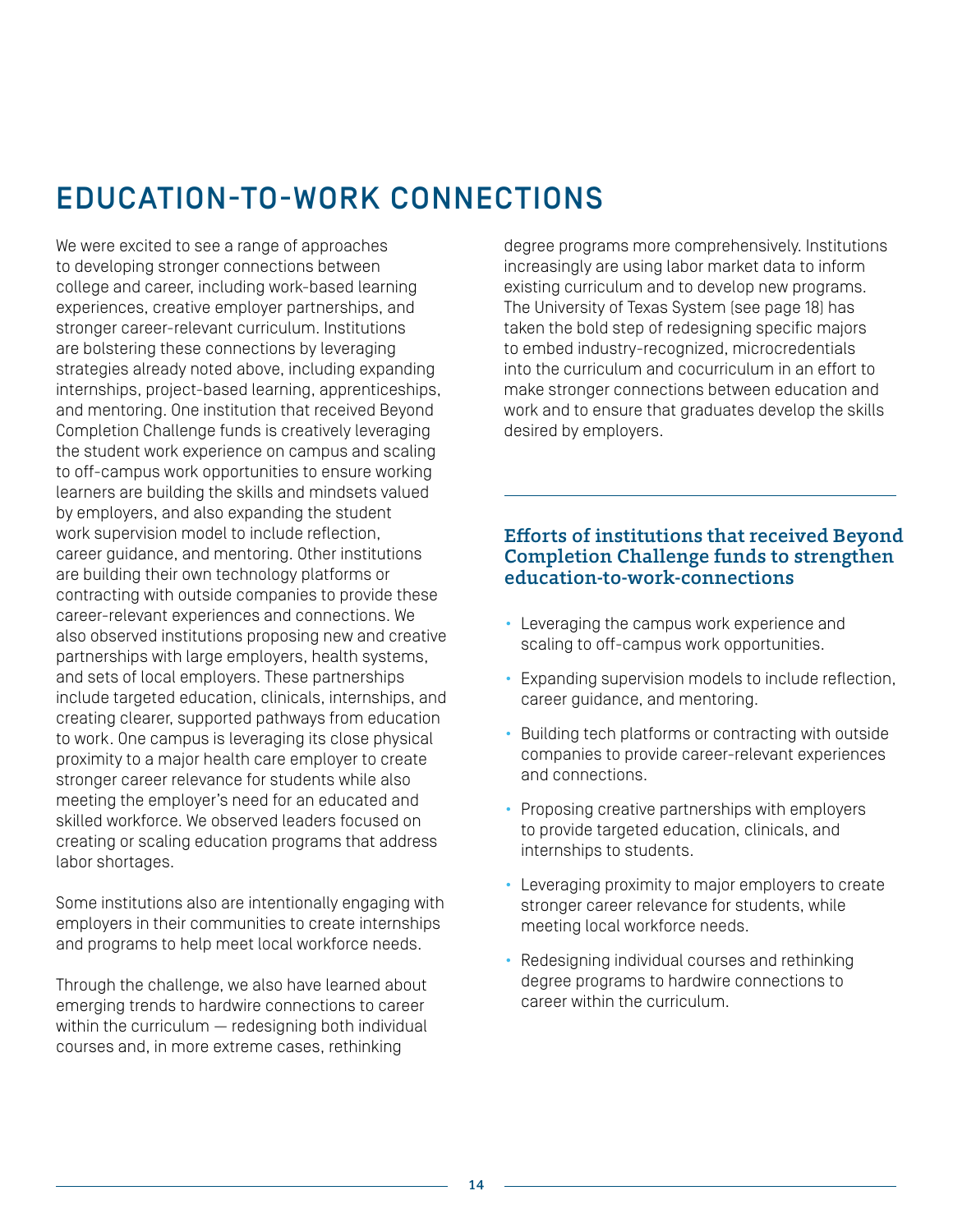

15

To further illuminate the themes we have outlined above, our colleagues Lori Carrell at the University of Minnesota Rochester, Kimberly Johnson at the University of Oregon, and Lydia Riley at the University of Texas System offer case studies about their Beyond Completion Challenge initiatives. We appreciate their generosity in sharing the approach they and their colleagues have taken to enhancing the connections between education and work, with a focus on ensuring equitable, high-quality outcomes for graduates. To learn more about all of the Phase 1 Beyond Completion Challenge projects, please visit stradaeducation.org/bcc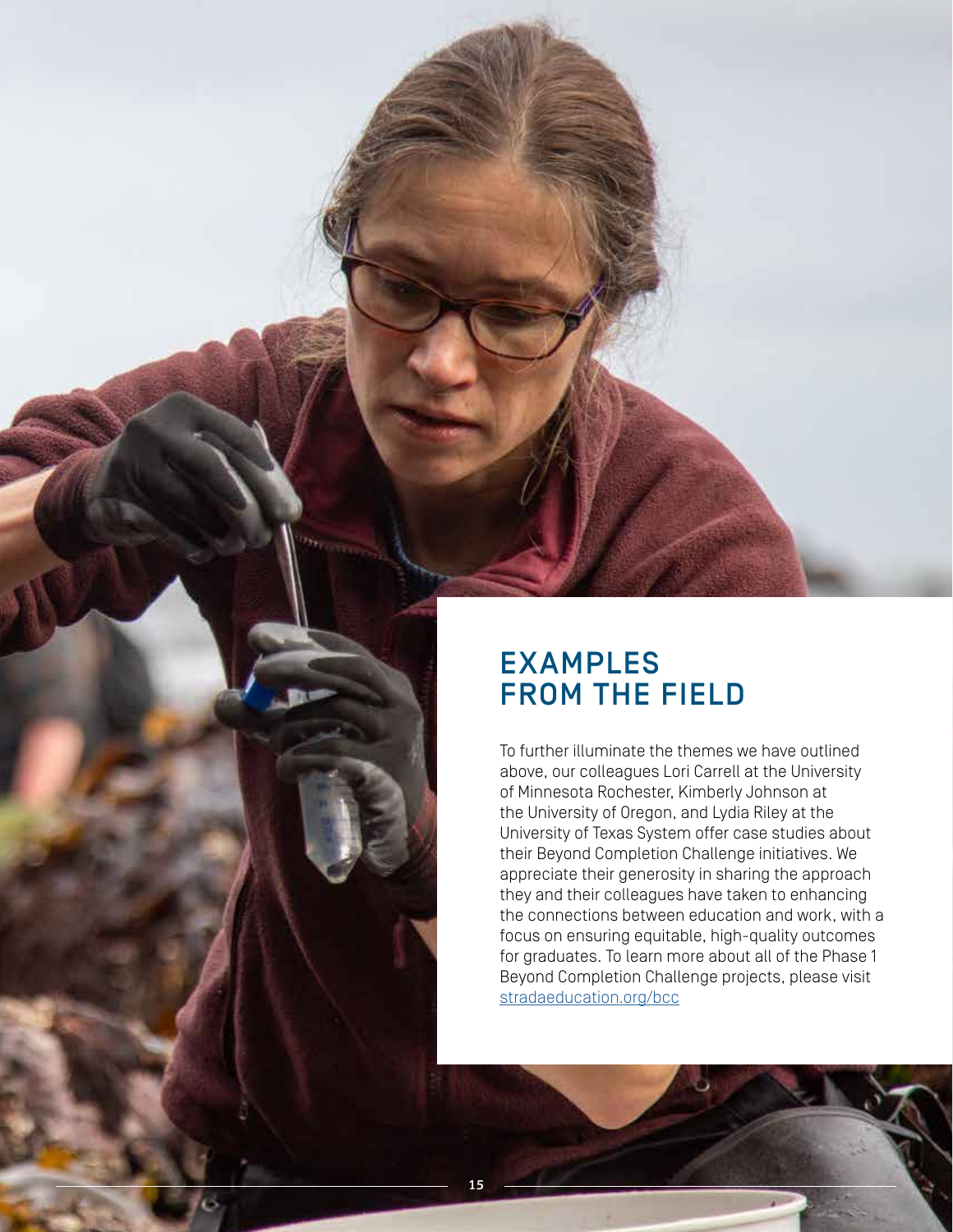## UNIVERSITY OF MINNESOTA ROCHESTER

Nxt Gen Med: Redesigning Health-Related Baccalaureate Degrees for Lower Cost, Faster Completion, Academic Success, and Career Readiness

#### **Lori J. Carrell, Ph.D., Chancellor**

At the innovative Rochester campus of the University of Minnesota, our vision is to "inspire transformation in higher education through innovations that empower graduates to solve the grand health challenges of the 21st century." Launched in 2009, this new public university campus seeks to be a scalable demonstration case for other campuses by decreasing student costs for a high-value college education while increasing student success including equity in educational attainment and post-graduation employment in high-demand health careers. With a diverse student body of 70 percent underrepresented students and a rigorous health sciences curriculum, we have closed the so-called "achievement gap" with evidence-based practices provided to all students. In 2019, these results were described in the Washington Post, Hechinger Report, and The Chronicle of Higher Education.

During this recent period of historic disruptions in higher education, our innovation-focused campus community sought to build on these strong results from our first decade by enhancing the use of technology for student engagement and well-being; connecting more closely with industry partner Mayo Clinic to discern critical career competencies; ensuring disparity-reducing educational practices for all students; and creating a new curricular design to decrease students' college costs. What emerged from our reimagining, analysis, and faculty design is "NXT Gen Med," an accelerated, year-round program providing career-focused students with a fast-track, lower-cost, world-class University of Minnesota degree. Paid internships are embedded in the curriculum, and students document their progress toward competencies identified by our health care industry partner, ready for graduation and employment in 2 ½ years. The new technology platform created with partner Google Cloud will not only engage students and support a competency portfolio for employers, but also provide learning analytics for continuous learning enhancement.

With this new pilot program set to launch in August 2022, we are attracting students who want to make a difference in the world — and make a living. For student relevance, experiential courses will be bundled together around themes, such as disparities in the pandemic, evidence-based health care solution design, and the public communication of science. Funding from Strada's Beyond Completion Challenge will support NXT Gen Med faculty development, industry partner internship program development, and the assessment of every aspect of the student and employer experience. This new model is designed to solve long-standing higher education problems of disparities, student cost, and career connection.

Ultimately, we are aiming to challenge orthodoxies and implement new strategies to reimagine the future of higher education and prepare our most vulnerable students and graduates for security, success, and contribution in the post-pandemic economy. In the past, higher education has squandered human potential, particularly for millions of underrepresented students who start college and drop out with debt. That outcome grieves educators and yet needed revitalization at scale has been slow, at least prepandemic. As a higher education enterprise, we have the privilege of developing human potential for the good of individuals and the society. We must find new ways to successfully educate a wider swath of the population to be engaged citizens who are also ready to launch careers in areas of critical workforce shortage. NXT Gen Med is one endeavor poised to contribute to a rapidly changing higher education environment.

"Ultimately, we are aiming to challenge orthodoxies and implement new strategies to reimagine the future of higher education."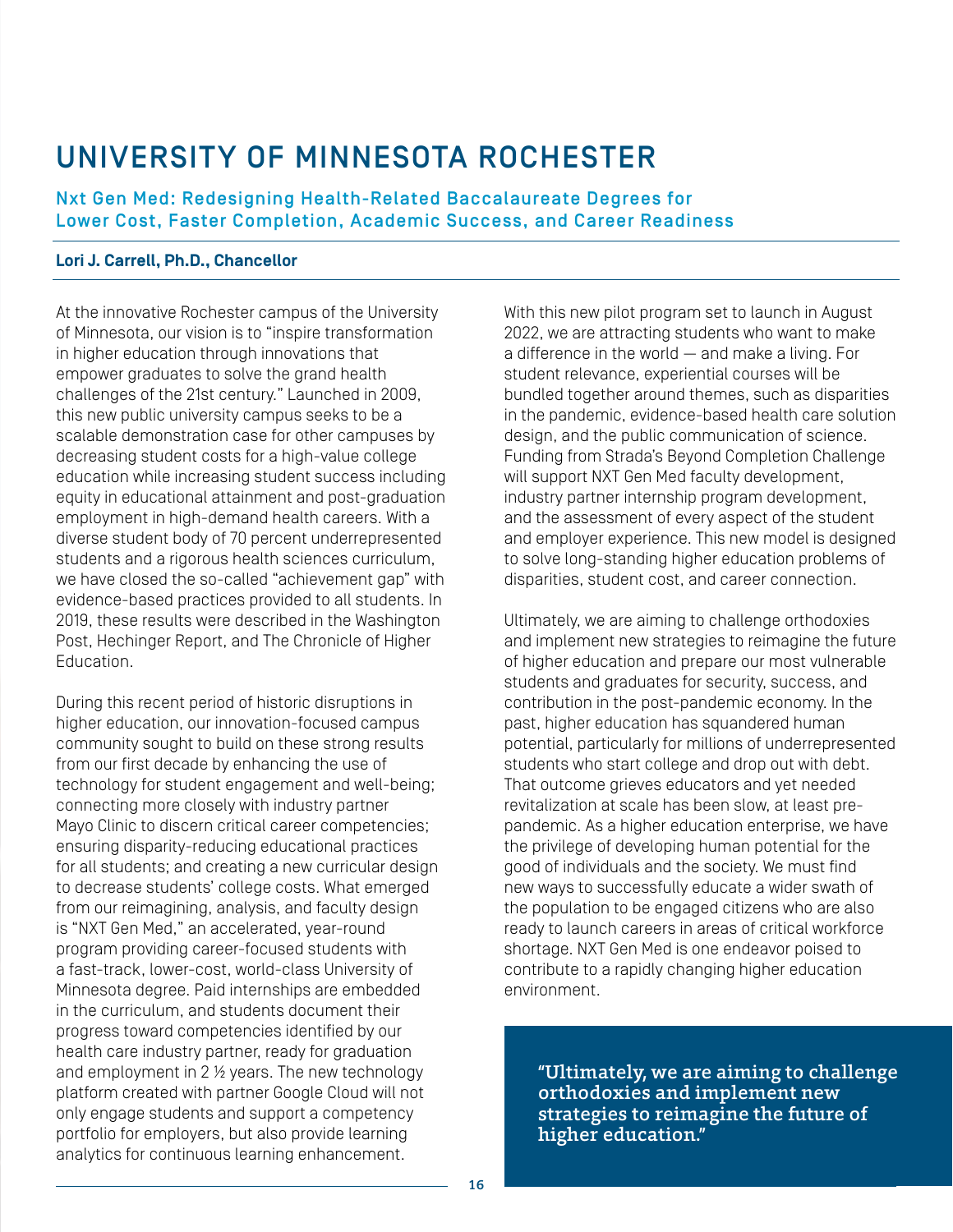## UNIVERSITY OF OREGON

Ducks Rise: Empowering Underrepresented Minorities and Low-Income Students Through Research Internships and Intentional Student Experiences

#### **Kimberly Johnson, Vice Provost for Undergraduate Education and Student Success**

The University of Oregon is a public flagship research university and serves 18,000 undergraduates annually. Since 2015, student success has been one of the institutional priorities with a goal to increase the four-year graduation rate. Recognizing the increasing need for academic-to-career integration, in 2019 we launched a framework called Flight Paths. Flight Paths are structured around six thematic areas designed to facilitate early career exploration and intentional major selection. The university redesigned its academic advising model by integrating academic and career advising within the Flight Path framework and hired 23 professional advisors to replace a decentralized faculty advising model in the largest academic college at the university.

While we have made significant progress in increasing four-year graduation rates and built the institutional capacity in advising and career exploration, the equity gaps in student success outcomes persisted. The University of Oregon's First Destination Survey in 2019-20 revealed that the average post-graduation salaries for underserved graduates were more than \$15,000 lower compared to nonunderserved peers. We also recognize that simply graduating is not good enough; students must be well-educated and ready for a successful life after graduation. Our career support has been self-service, requiring a student to take the initiative to find, access, and benefit from it, which leaves underrepresented students (racial/ethnic minorities and Pell Grant recipients) at a disadvantage. This disconnect may be caused by a variety of factors, including access to social capital resources such as mentoring and professional networks. Unfortunately, these inequitable opportunities produce a compounding, multigenerational impact, resulting in fewer career opportunities, lower salaries, and less opportunity for future generations to access privileged, yet invisible, social benefits.

Integrating into the existing institutional infrastructure and networks, DucksRise — a six-month intensive cohort-based career development program — is designed to empower underrepresented minorities and low-income students through research internships and student experiences to achieve equitable success and opportunity. The program offers a hybrid career class that builds community, career competencies, and access to career-readiness opportunities, followed with tailored connections to networks such as alumni, cultural affinity groups, community, industry, workshops, professional development opportunities, wraparound coaching and support to secure opportunities. The program further advances integration of the career practices within the entire UO experience with a particular eye toward equity. Our approach is driven on wraparound and inclusive design to amplify the impact.

#### Average 2019-20 post-graduation salaries for underserved graduates were less than their nonunderserved peers



University of Oregon 2019-2020 First Destination Survey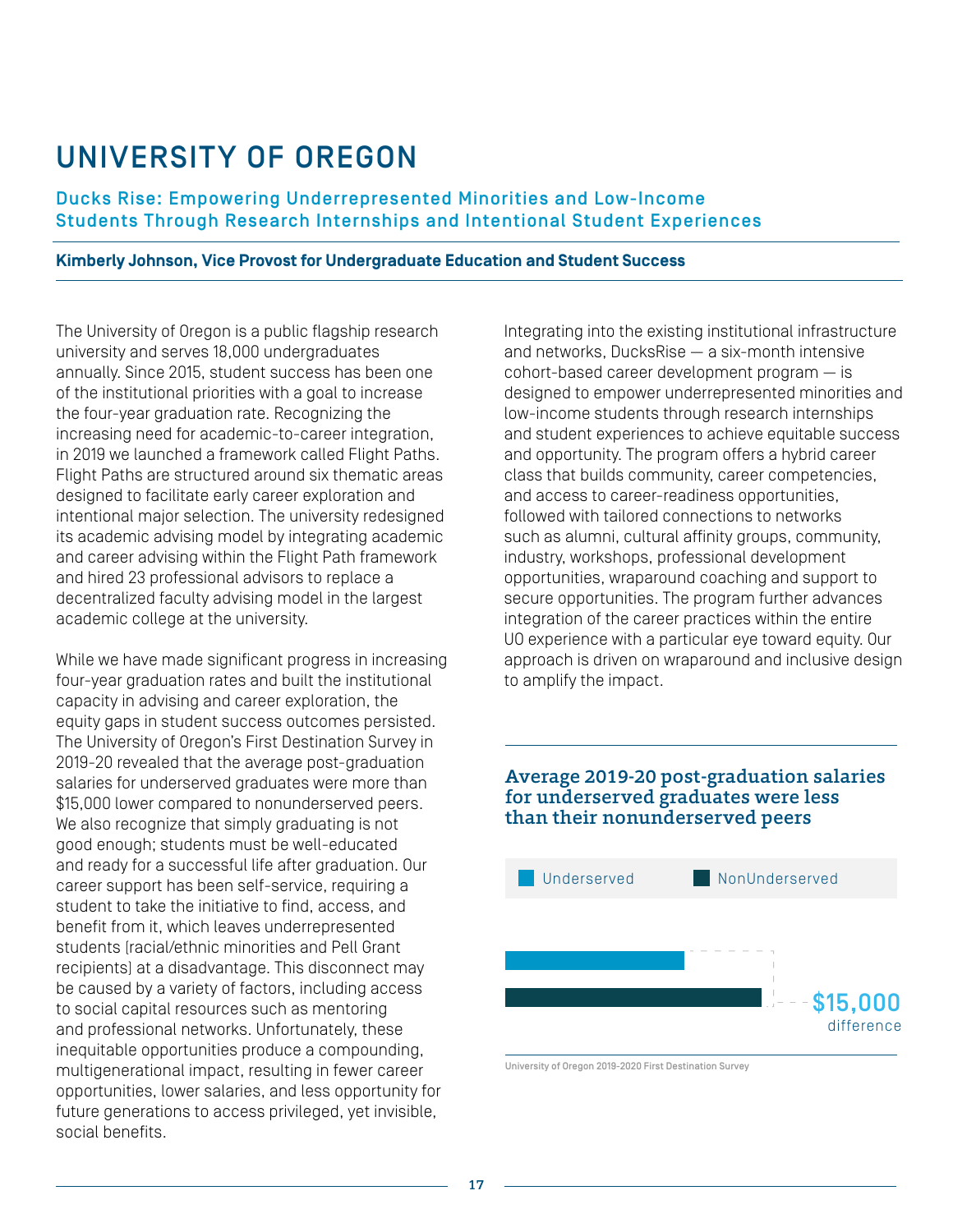## UNIVERSITY OF TEXAS SYSTEM

Developing In-Demand Skills Among Undergraduates for Better, More Equitable Post Completion Outcomes

#### **Lydia Riley, Director of Academic Affairs**

Employers increasingly are raising concerns about skills gaps — the mismatch between the skills they need in their workforce versus the skills job applicants possess. In Texas, there is a persistent and growing shortage of workers with digital and analytic skills. As a result, employers are having a hard time filling highquality jobs in information technology, cybersecurity, and business (e.g., general managers, project managers, business analysts, etc.). Additionally, based on data from SeekUT — the University of Texas System's cutting-edge employment and earnings outcome dashboard — we have identified troubling inequities in postsecondary value. In the UT System, we know that a graduate's field of study has a significant impact on earnings and that median earnings are persistently lower for people of color at every level of degree attainment. While UT System graduates earn 92 percent more than high schooleducated workers, a student's major has the largest impact on post-graduation earnings, with differences of almost \$45,000 per year.

In response to these challenges, UT System recently launched Texas Credentials for the Future, an initiative focused on expanding and creating shortterm, industry-recognized credentials that are in high demand. In support of this effort and with funding support from Strada's Beyond Completion Challenge, UT's eight academic institutions will redesign undergraduate degree experiences that incorporate skills and knowledge desired by employers for high-demand, high-quality careers. Institutions will incorporate relevant, industryrecognized microcredentials and skills badges into the curriculum and cocurriculum to help produce well-rounded, job-ready graduates with the skills most needed by Texas employers. Students will earn a microcredential or skills badge while pursuing their degrees, resulting in graduates who are both broadly educated and specifically skilled, with the goal of improved job placement and earnings outcomes.

UT institutions will work with leading employers to identify existing (i.e., "off the shelf") and develop new microcredentials and skills badges that signify tangible skills and knowledge recognized and valued by employers. Faculty will determine the appropriate fit for a microcredential or skills badge within an academic program and align competencies with academic course and program learning outcomes. Faculty may incorporate microcredentials or skills badges as a course capstone, program capstone, after the completion of a series of courses, or as a cocurricular offering, among other approaches.

While attending to persistent skills gaps, this project also will address inequities in postsecondary value by focusing on majors that consistently produce graduates with lower-than-average salaries. Moreover, because a disproportionate percentage of UT undergraduate students of color enroll in majors associated with lower salaries, we also will address racial disparities in postsecondary value while helping to diversify the talent pipeline.

"Students will earn a microcredential or skills badge while pursuing their degrees, resulting in graduates who are both broadly educated and specifically skilled, with the goal of improved job placement and earnings outcomes."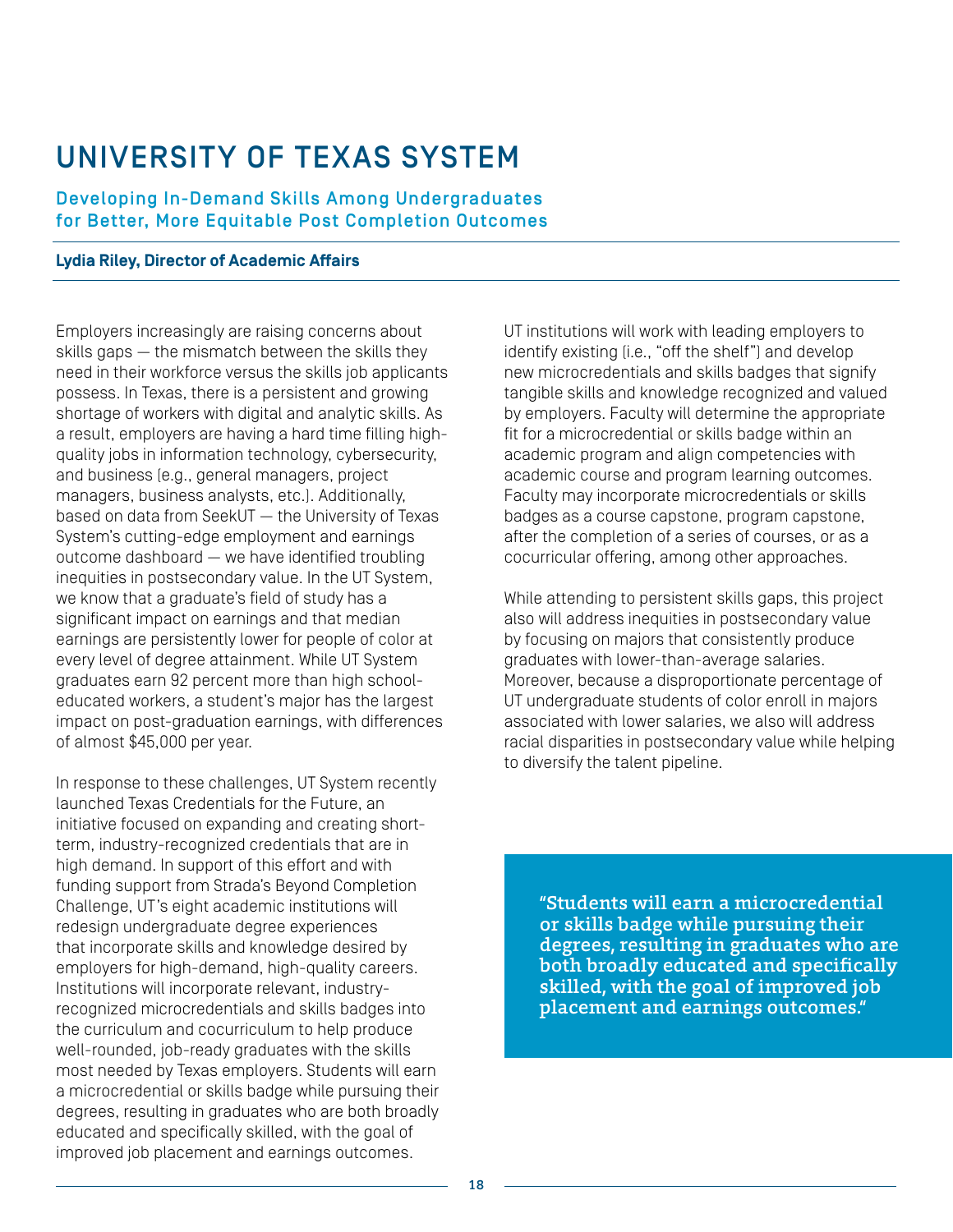# RISING TO THE CHALLENGE

19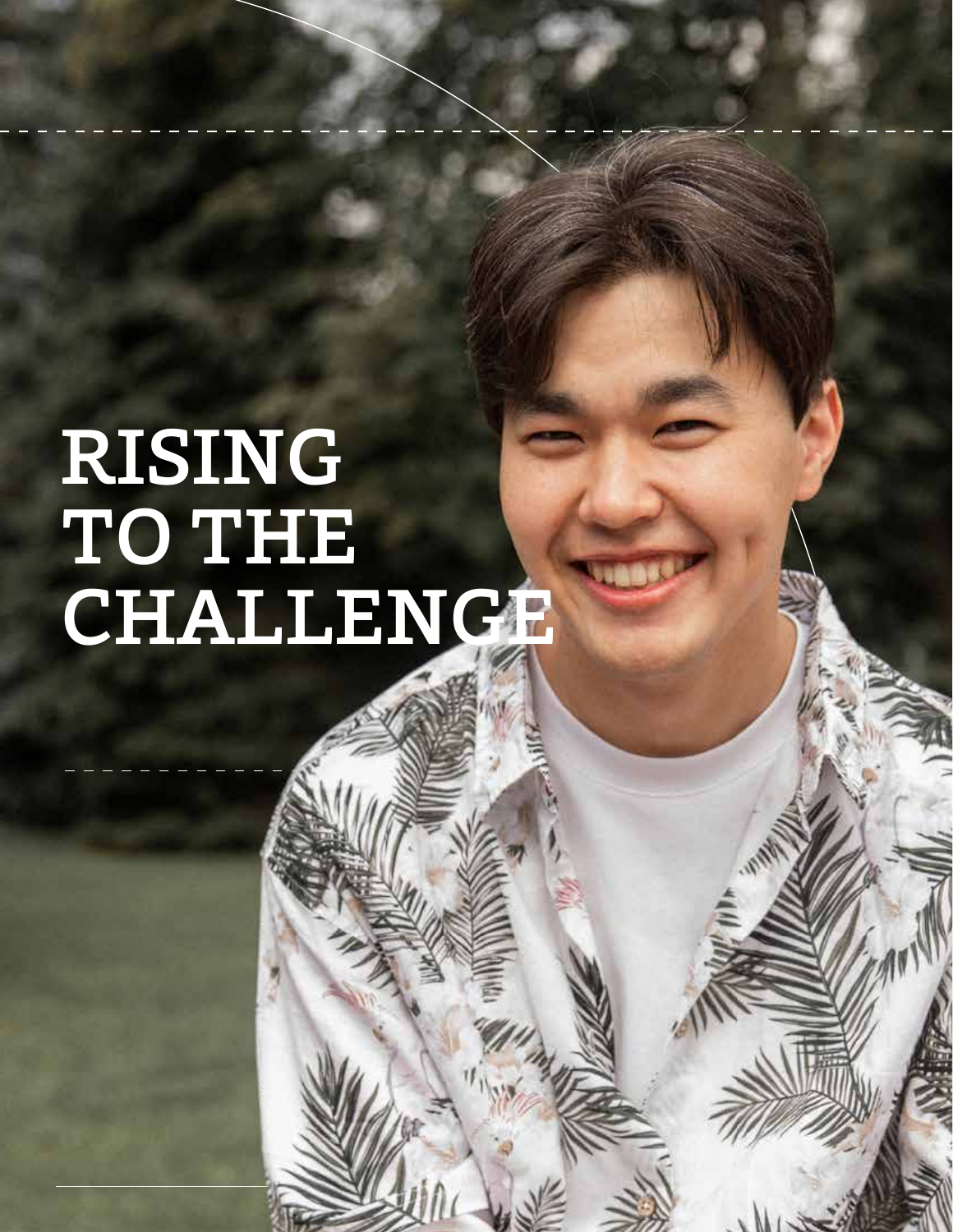#### Despite the many challenges institutions of higher education and their leaders face, we remain optimistic given what we see happening on campuses across the nation.

Higher education leaders, faculty, and institutions adapted and innovated during the COVID-19 pandemic in unprecedented ways. And many seek to sustain this momentum for continual change and improvement. We've observed a unique openness to innovation in leaders and campuses to better serve students and to build stronger connections between education and careers. We also are seeing the use of data and promising practices to improve student outcomes beyond completion.

We have highlighted some of the unique proposals and themes from the Phase 1 proposals from the Beyond Completion Challenge. We also offer these five observations and early insights from the 39 Phase 1 proposals. We look forward to continuing to build upon their early insights over the next year to keep the field apprised of timely developments on campuses across the country.

- Universities are expanding the responsibility of career services beyond traditional career centers to a shared responsibility across all campus stakeholders, including faculty, staff, advisors, peers, and alumni.
- There is increased use of labor market data to inform curriculum, programs, and strategies to better align education with local workforce needs.
- The use of technology platforms, both internally and outside companies, is filling gaps to better provide mentoring connections, internships, work-based learning opportunities, industryaligned credentials, etc.
- Employer partnerships are evolving to more closely align student experience and workforce needs.
- Effectively scaling career-related programs continues to be a challenge, especially for those focused on students managing complicated lives and facing the greatest barriers.

At a time when public confidence in the value of higher education has been weakened and amid the current economic, public health, and racial justice context, we must reassert our collective commitment to ensuring that all students who desire postsecondary education not only have access, success while enrolled, and complete their degrees, but also that they realize the full benefits of their investments — a good job, meaningful work, a fulfilling life, and the ability to contribute to their families and their communities. While there is much work to be done, we remain confident that higher education and policy leaders are up to the task.

We look forward to continuing to support and learn with and from the Beyond Completion Challenge Phase 1 and 2 initiatives. We will continue to share our insights with the hope of informing and helping to advance other efforts in the field.

"We must reassert our collective commitment to ensuring that all students who desire postsecondary education not only have access, success while enrolled, and complete their degrees, but also that they realize the full benefits of their investments."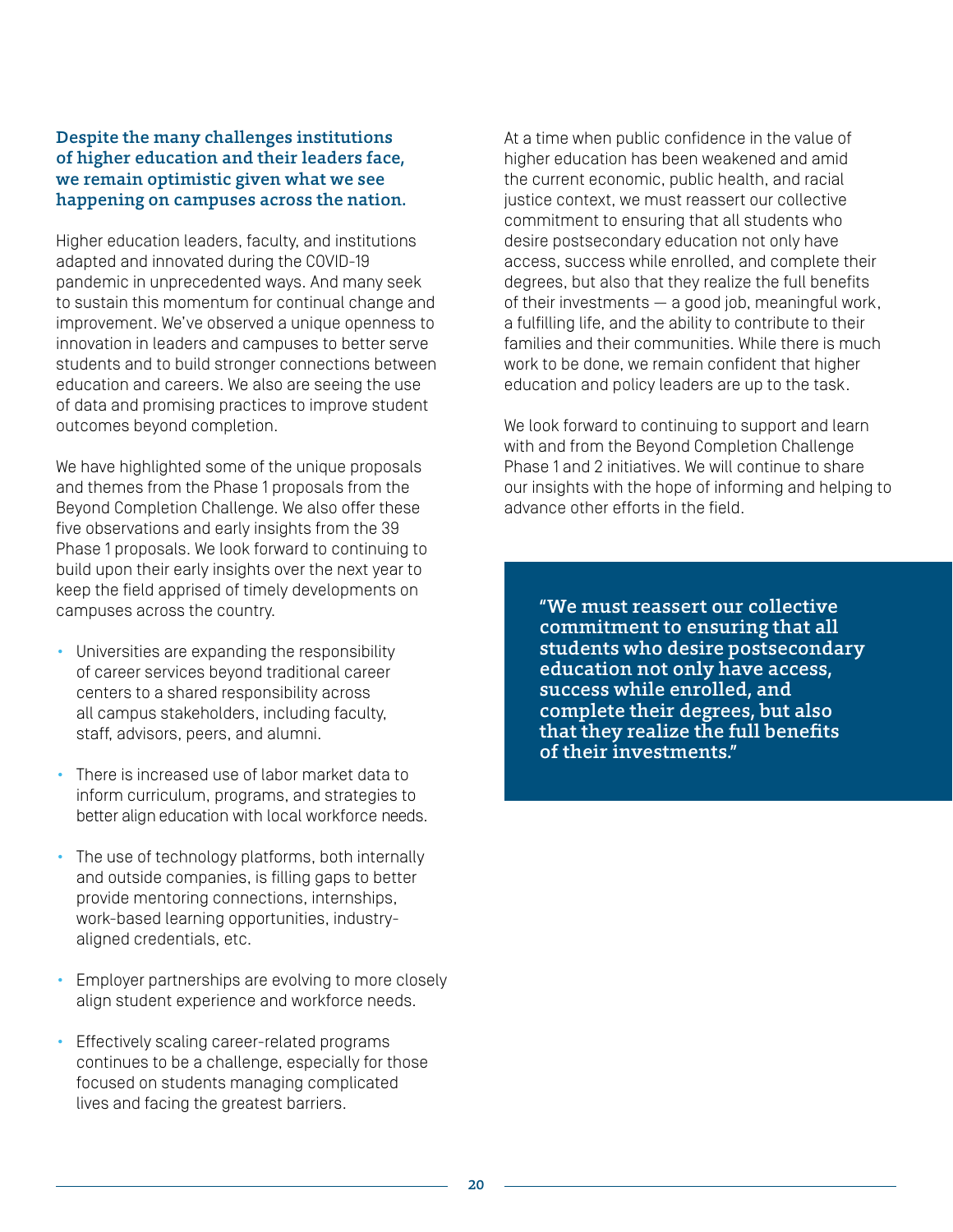

Courtney Hills McBeth, Ed.D., is senior vice president and chief program officer at Strada Education Network. Previously, McBeth spent 20 years in various higher education roles in strategy, experiential learning, civic and global engagement, executive education, and impact investing. She teaches courses at Purdue University and the University of Utah.

Kimberly Sluis, Ed.D., is vice president of programs at Strada Education Network, where she leads the university and college program area. Previously, Sluis spent two decades in higher education leadership and consulting with a focus on student success and wellbeing, equity, strategy, and institutional planning.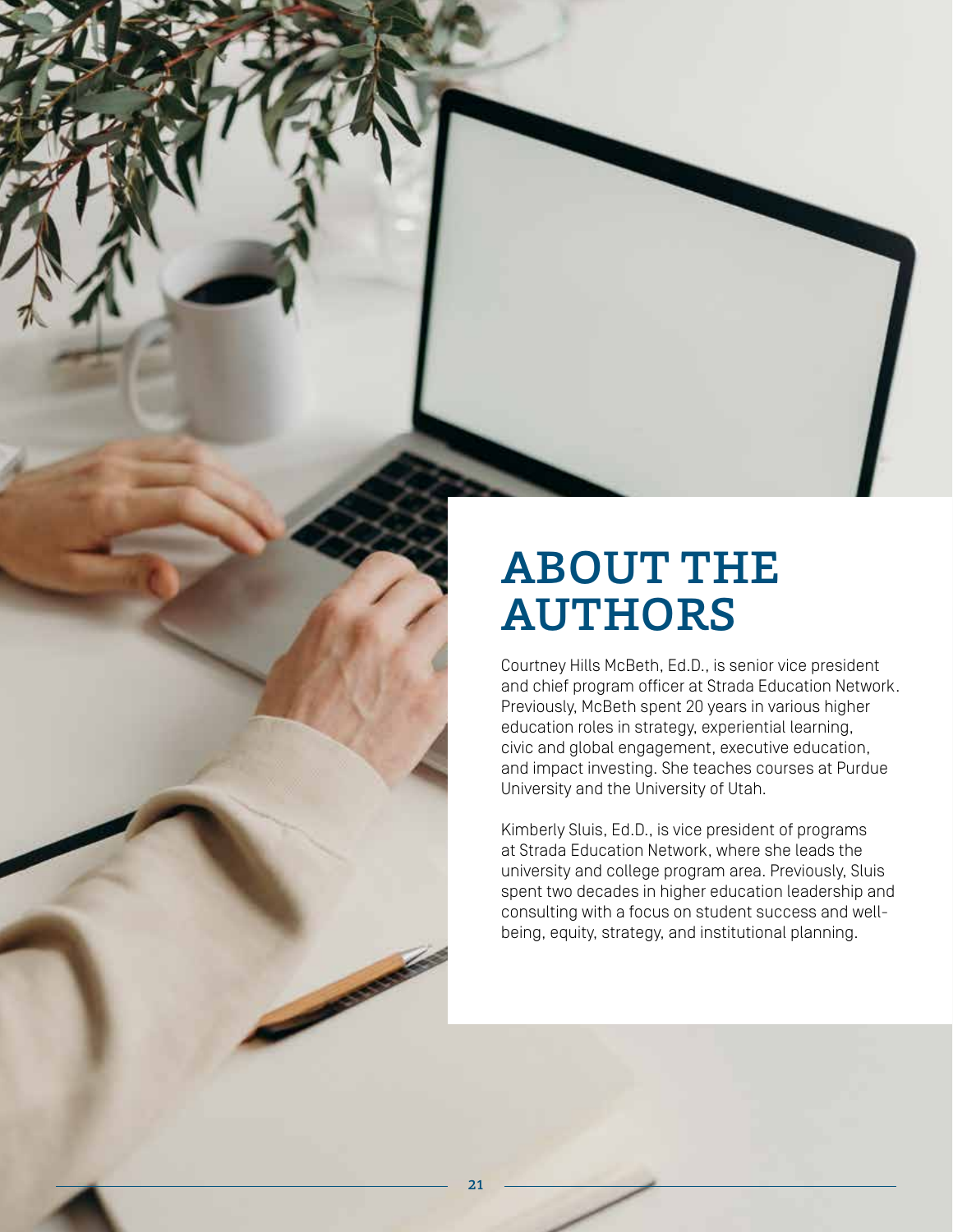## ENDNOTES

- 1. Nguyen, S. (2021, November 23). How will the Build Back Better Act invest in Higher Education? Education Policy. https://www.newamerica.org/education-policy/edcentral/how-will-the-build-back-better-act-invest-in-higher-education/
- 2. Torpey-Saboe, N., & Leavitt, M. (2021, June 23). Public Viewpoint: Reconnecting Recent High School Graduates With Their Education Aspirations. Strada Education Network. https://stradaeducation.org/report/pv-release-june-23-2021/
- 3. Center for Education Consumer Insights. (2020, October 27). Public Viewpoint: COVID-19 and the Value of College, Strada Education Network. https://stradaeducation.org/report/pv-release-october-27-2020/
- 4. Federal Reserve Bank of New York. (2021, May 21). The Labor Market for Recent College Graduates. https://www.newyorkfed.org/research/college-labor-market/college-labor-market\_underemployment\_rates.html
- 5. Clayton, D., & Torpey-Saboe, N. (2021, October 27). Public Viewpoint: Student Outcomes Beyond Completion: National Findings From the 2021 Strada Alumni Survey. Strada Education Network. https://stradaeducation.org/report/pv-release-october-27-2021/
- 6. Carnevale, A., Smith, N., and; Strohl, J. (2013, June). Recovery: Job Growth and Education Requirements Through 2020 (Executive Summary). Georgetown University Center on Education and the Workforce. https://cew.georgetown.edu/wp-content/uploads/2014/11/Recovery2020.ES\_.Web\_.pdf
- 7. Georgetown University Center on Education and the Workforce. [2021, May 21]. Tracking COVID-19 Unemployment and Job Losses: Share of Workers Unemployed by Education Level. https://cew.georgetown.edu/cew-reports/jobtracker/#unemployment-tracking
- 8. Georgetown University Center on Education and the Workforce. [2021, May 21]. Tracking COVID-19 Unemployment and Job Losses: Share of Workers Unemployed by Education Level. https://cew.georgetown.edu/cew-reports/jobtracker/#unemployment-tracking
- 9. Weise, M. et al. (2018, November). Robot-Ready: Human+ Skills for the Future of Work. Strada Institute for the Future of Work and Emsi. https://stradaeducation.org/report/robot-ready/
- 10. Center for Education Consumer Insights. (2020, October 27). Public Viewpoint: COVID-19 and the Value of College. Strada Education Network. https://stradaeducation.org/report/pv-release-october-27-2020/
- 11. Clayton, D., & Torpey-Saboe, N. (2021, October 27). 2021 Strada Outcomes Survey: Student Outcomes Beyond Completion. Strada Education Network. https://stradaeducation.org/report/pv-release-october-27-2021/
- 12. Clayton, D., & Torpey-Saboe, N. (2021, October 27). 2021 Strada Outcomes Survey: Student Outcomes Beyond Completion. Strada Education Network. https://stradaeducation.org/report/pv-release-october-27-2021/
- 13. Leigh, E. (2021, December 8). Public Viewpoint: Understanding Undergraduates' Career Preparation Experiences. Strada Education Network. https://stradaeducation.org/report/pv-release-dec-8-2021/
- 14. Leigh, E. (2021, December 8). Public Viewpoint: Understanding Undergraduates' Career Preparation Experiences. Strada Education Network. https://stradaeducation.org/report/pv-release-dec-8-2021/
- 15. Strada Education Network. (2021, October 14). Strada Education Network Launches \$10 Million Beyond Completion Challenge in Partnership with the Taskforce on Higher Education and Opportunity [Press release]. https://stradaeducation.org/press-release/strada-education-network-launches-10-million-beyond-completion-challenge-in-partnership-with-the-taskforce-on-higher-education-and-opportunity/
- 16. Strada Education Network. (2022, January 18). Strada Education Network Names 15 Innovation Grant Winners in \$10 Million Beyond Completion Challenge [Press release]. https://stradaeducation.org/press-release/strada-education-network-names-15-innovation-grant-winners-in-10-million/
- 17. Clayton, D., & Torpey-Saboe, N. (2021, October 27). Public Viewpoint: Student Outcomes Beyond Completion: National Findings From the 2021 Strada Alumni Survey. Strada Education Network. https://stradaeducation.org/report/pv-release-october-27-2021/